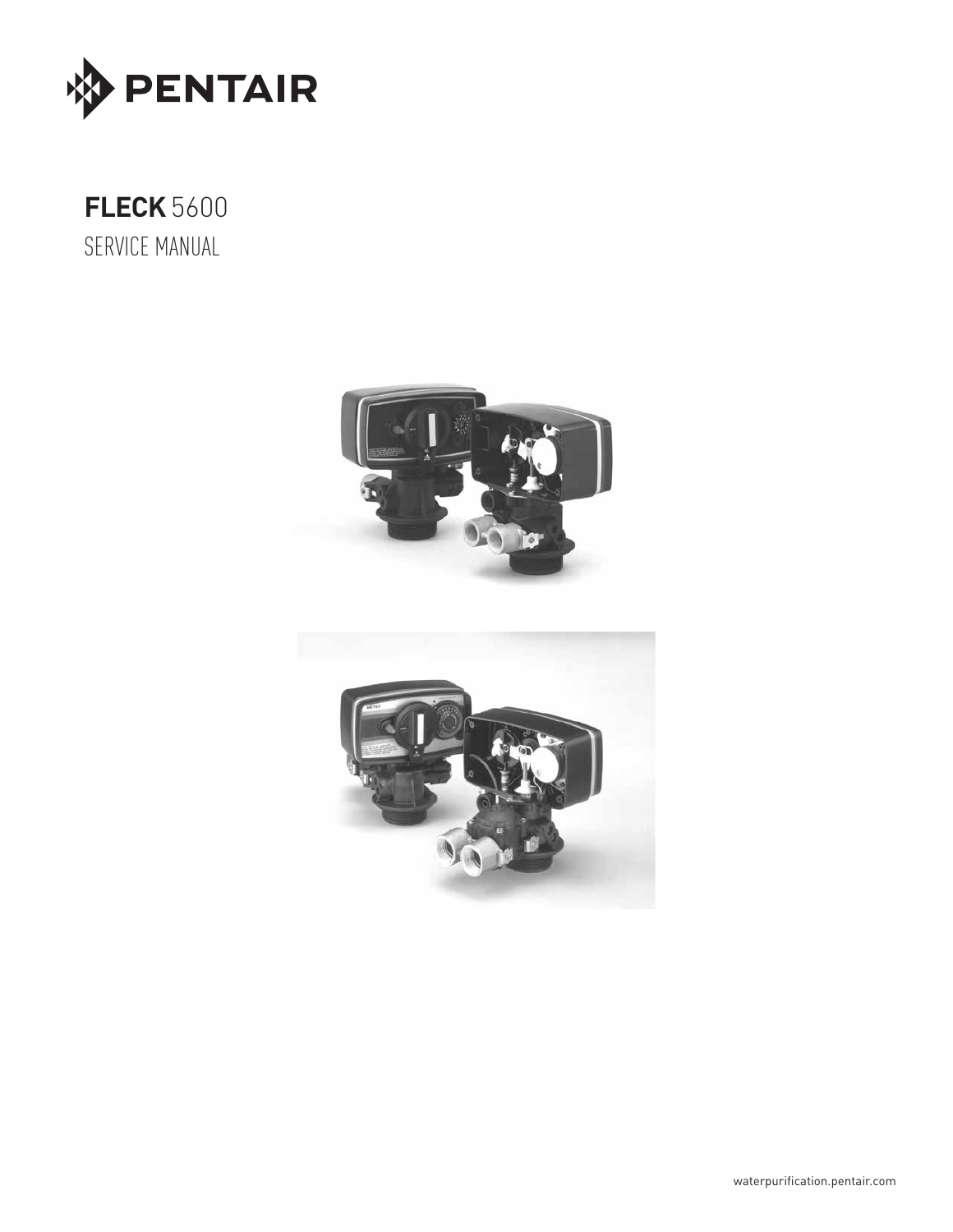# **TABLE OF CONTENTS**

| MODEL 5600 INSTALLATION AND                 |  |
|---------------------------------------------|--|
| MODEL 5600 BACKWASH FILTER INSTALLATION AND |  |
| MODEL 5600 INSTALLATION AND                 |  |
|                                             |  |
| MODEL 5600 CONTROL VALVE DRIVE ASSEMBLY10   |  |
|                                             |  |
|                                             |  |
|                                             |  |
|                                             |  |
|                                             |  |
| GENERAL SERVICE HINTS FOR METER CONTROL25   |  |
|                                             |  |
|                                             |  |

# **JOB SPECIFICATION SHEET**

|                             |                                              | Mineral Tank Size: ___________                       Diameter: ________Height:_______ |
|-----------------------------|----------------------------------------------|---------------------------------------------------------------------------------------|
|                             |                                              |                                                                                       |
| 1. Type of Timer:           |                                              |                                                                                       |
| A Time Clock                |                                              |                                                                                       |
| <b>B.</b> Meter Initiated   |                                              |                                                                                       |
| 2. Downflow: Upflow         |                                              | <b>Upflow Variable</b>                                                                |
| 3. Meter Size:              |                                              |                                                                                       |
| A. 3/4-inch Turbine         |                                              |                                                                                       |
| B. 3/4-inch Paddle Wheel    |                                              |                                                                                       |
|                             |                                              | C. Electronic Pulse Count Meter Size                                                  |
| 4. System Type:             |                                              |                                                                                       |
| Delayed Regeneration        | A. System #4: 1 Tank, 1 Meter, Immediate, or |                                                                                       |
| B. System #4: Time Clock    |                                              |                                                                                       |
| 5. Timer Program Settings:  |                                              |                                                                                       |
|                             |                                              |                                                                                       |
|                             |                                              | B. Brine and Slow Rinse: Minutes                                                      |
|                             |                                              |                                                                                       |
|                             |                                              | D. Brine Tank Refill: _________________________________ Minutes                       |
|                             |                                              |                                                                                       |
|                             |                                              | F. Second Backwash: _____________________________ Minutes                             |
| 6. Drain Line Flow Control: |                                              | gpm                                                                                   |

- **7. Brine Line Flow Controller: gpm**
- **8. Injector Size#:**

# **CALIFORNIA PROPOSITION 65 WARNING**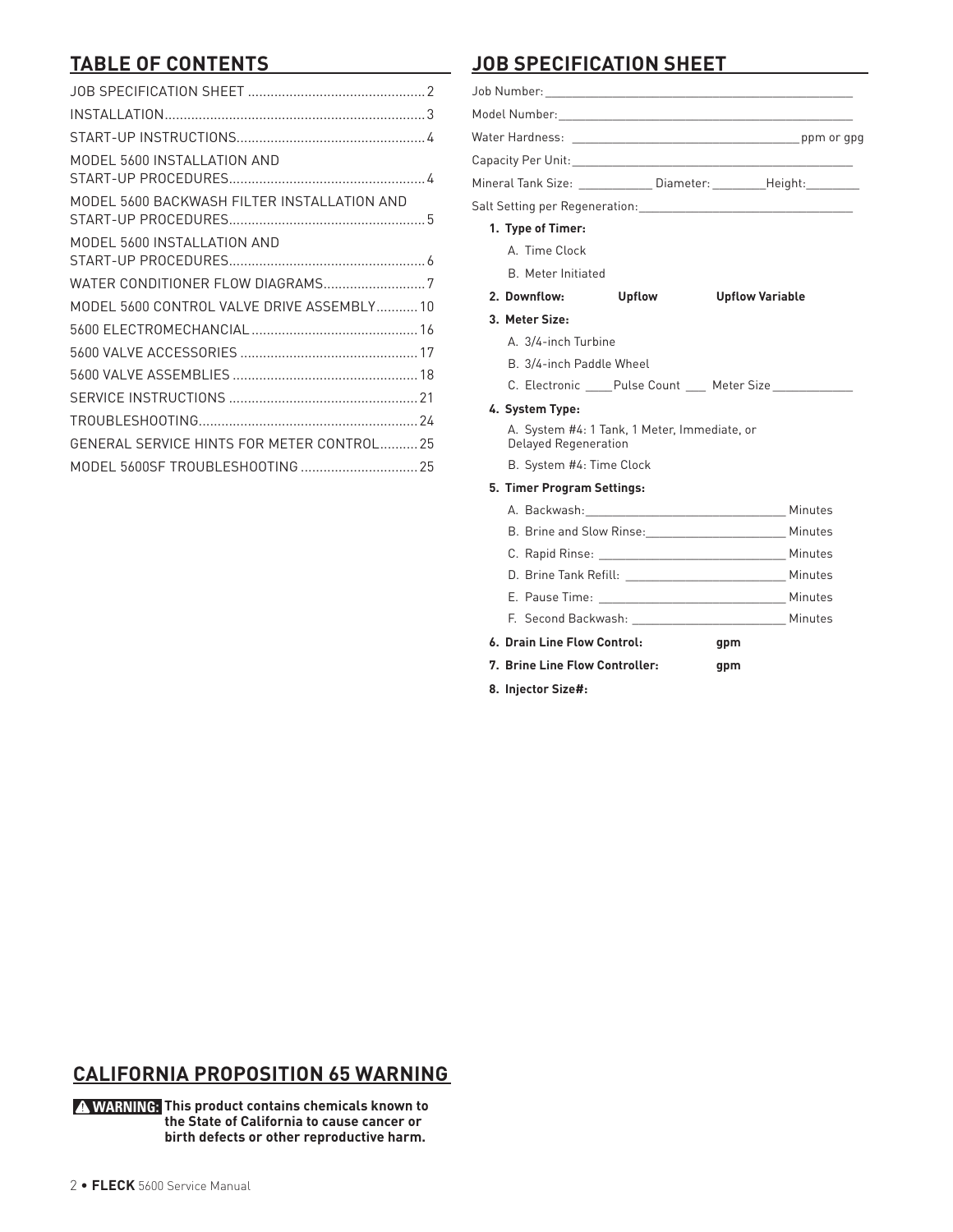## **INSTALLATION**

#### **Water Pressure**

A minimum of 25 psi (1.7 bar) of water pressure is required for regeneration valve to operate effectively.

#### **Electrical Facilities**

An uninterrupted alternating current (A/C) supply is required. Please make sure voltage supply is compatible with unit before installation.

**NOTE: Other voltages are available. Please make sure your voltage supply is compatible with your unit before installation.**

#### **Existing Plumbing**

Condition of existing plumbing should be free from lime and iron buildup. Piping that is built up heavily with lime and/ or iron should be replaced. If piping is clogged with iron, a separate iron filter unit should be installed ahead of the water softener.

#### **Location Of Softener And Drain**

The softener should be located close to a drain to prevent air breaks and back flow.

#### **Bypass Valves**

Always provide for the installation of a bypass valve if unit is not equipped with one.

**CAUTION Water pressure is not to exceed 125 psi (8.6 bar), water temperature is not to exceed 110°F (43°C), and the unit cannot be subjected to freezing conditions.**

#### **Installation Instructions**

- 1. Place the softener tank where you want to install the unit making sure the unit is level and on a firm base.
- 2. During cold weather, the installer should warm the valve to room temperature before operating.
- 3. All plumbing should be done in accordance with local plumbing codes. The pipe size for residential drain line should be a minimum of 1/2 inch (13 mm). Backwash flow rates in excess of 7 gpm (26.5 Lpm) or length in excess of 20 feet (6 m) require 3/4 inch (19 mm) drain line. Commercial drain lines should be the same size as the drain line flow control.
- 4. Refer to the dimensional drawing for cutting height of the distributor tube. If there is no dimensional drawing, cut the distributor tube flush with the top of the tank.
- 5. Lubricate the distributor o-ring seal and tank o-ring seal. Place the main control valve on tank.

#### **NOTE: Only use silicone lubricant.**

- 6. Solder joints near the drain must be done prior to connecting the Drain Line Flow Control fitting (DLFC). Leave at least 6 inches (15 cm) between the DLFC and solder joints when soldering pipes that are connected on the DLFC. Failure to do this could cause interior damage to the DLFC.
- 7. Plumber tape is the only sealant to be used on the drain fitting. The drain from twin tank units may be run through a common line.
- 8. Make sure that the floor is clean beneath the salt storage tank and that it is level.
- 9. Place approximately 1 inch (25 mm) of water above the grid plate. If a grid is not utilized, fill to the top of the air

check (Figure 1) in the salt tank. Do not add salt to the brine tank at this time.

- 10. On units with a by-pass, place in bypass position. Turn on the main water supply. Open a cold soft water tap nearby and let run a few minutes or until the system is free from foreign material (usually solder) that may have resulted from the installation. Once clean, close the water tap.
- 11. Slowly place the by-pass in service position and let water flow into the mineral tank. When water flow stops, slowly open a cold water tap nearby and let run until the air is purged from the unit.
- 12. Plug unit into an electrical outlet.
- **NOTE: All electrical connections must be connected according to local codes. Be certain the outlet is uninterrupted.**



60002 Rev E

Figure 1 Residential Air Check Valve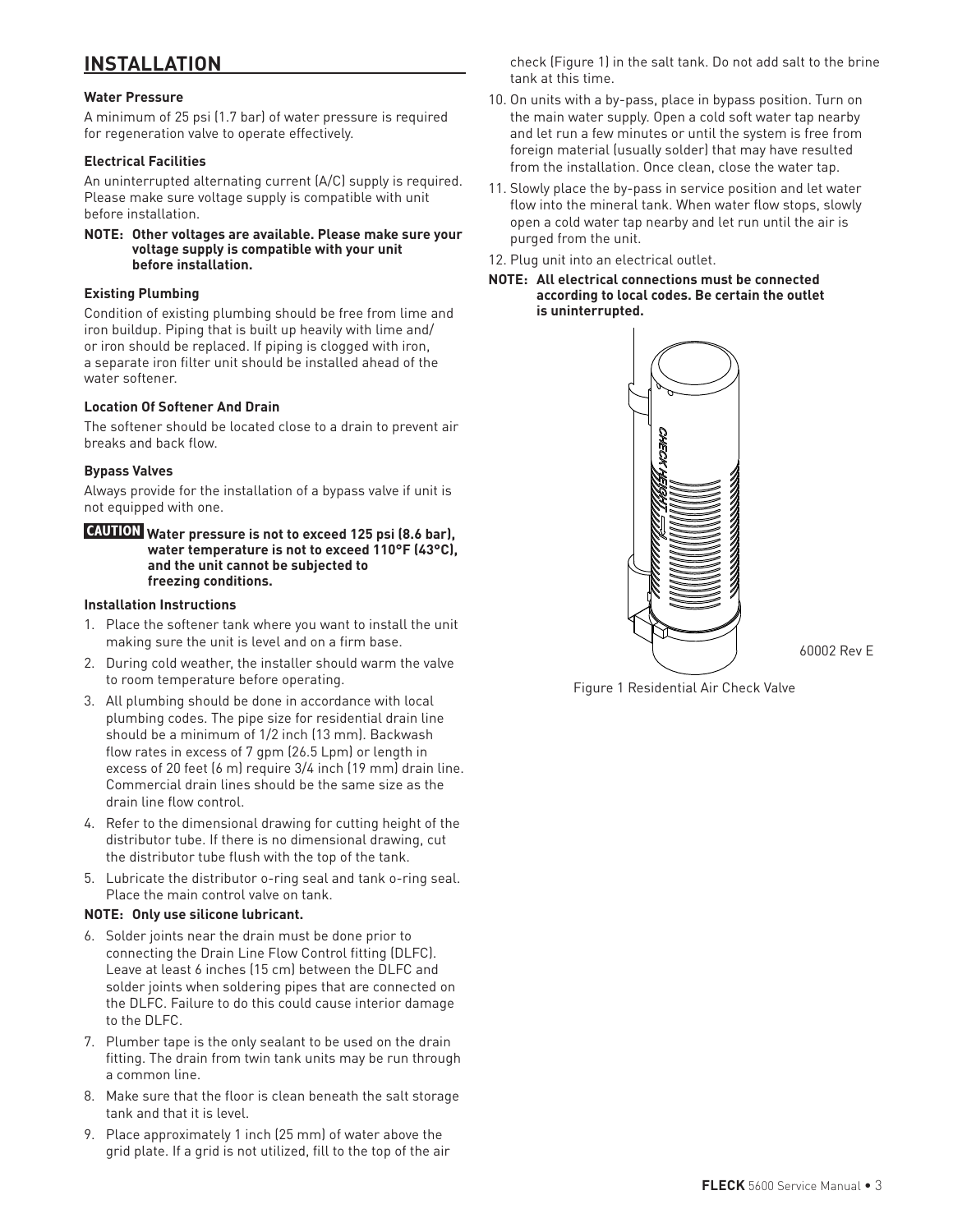# **START-UP INSTRUCTIONS**

The water softener should be installed with the inlet, outlet, and drain connections made in accordance with the manufacturer's recommendations, and to meet applicable plumbing codes.

- 1. Turn the manual regeneration knob slowly in a clockwise direction until the program micro switch lifts on top of the first set of pins. Allow the drive motor to move the piston to the first regeneration step and stop. Each time the program switch position changes, the valve will advance to the next regeneration step. Always allow the motor to stop before moving to the next set of pins or spaces.
- 2. Position the valve to backwash. Ensure the drain line flow remains steady for 10 minutes or until the water runs clear (see above).
- 3. Position the valve to the brine / slow rinse position. Ensure the unit is drawing water from the brine tank (this step may need to be repeated).
- 4. Position the valve to the rapid rinse position. Check the drain line flow, and run for 5 minutes or until the water runs clear.
- 5. Position the valve to the start of the brine tank fill cycle. Ensure water goes into the brine tank at the desired rate. The brine valve drive cam will hold the valve in this position to fill the brine tank for the first regeneration.
- 6. Put salt in the brine tank.

#### **NOTE: Do not use granulated or rock salt.**

# **MODEL 5600 INSTALLATION AND START-UP PROCEDURES**

**NOTE: Install the water softener with the inlet, outlet, and drain connections made according to manufacturer's recommendations and to meet applicable plumbing codes.**



- 1. Manually index the softener control into the In Service position and let water flow into the resin tank. When the water flow stops, open a softened water tap until all air is released from the lines. Then close tap.
- **NOTE: Manually dial the various regeneration positions by turning the knob on the front of the control until the indicator shows that the softener is in the desired position.**
- 2. Manually index the control to the Backwash position and allow water to flow at the drain for 3 or 4 minutes.
- 3. Remove back cover plate.
- 4. Make sure that the salt dosage is set as recommended by the manufacturer. If necessary, set salt according to the setting instruction sheet. Manually index the control to the Brine Fill position and allow the brine tank to fill to the top of the air check.
- 5. Manually index the control to the Brine Draw position and allow the control to draw water from the brine tank until it stops.
- 6. Plug in the electrical cord and look in the sight hole in the back of the motor to see that it is running. Set the days that regeneration is to occur by sliding tabs on skipper wheel outward to expose trip fingers.
	- Each tab is one day.
	- Finger at red pointer is tonight.
	- Moving clockwise from red pointer, extend or retract fingers to obtain the desired generation schedule.
- 7. Manually advance the control to the beginning of the Brine Fill position and allow the control to return to the In Service position automatically.
- 8. Fill the brine tank with salt.
- 9. Replace back cover on the control.
- 10. Make sure that any bypass valving is left in the normal In Service position.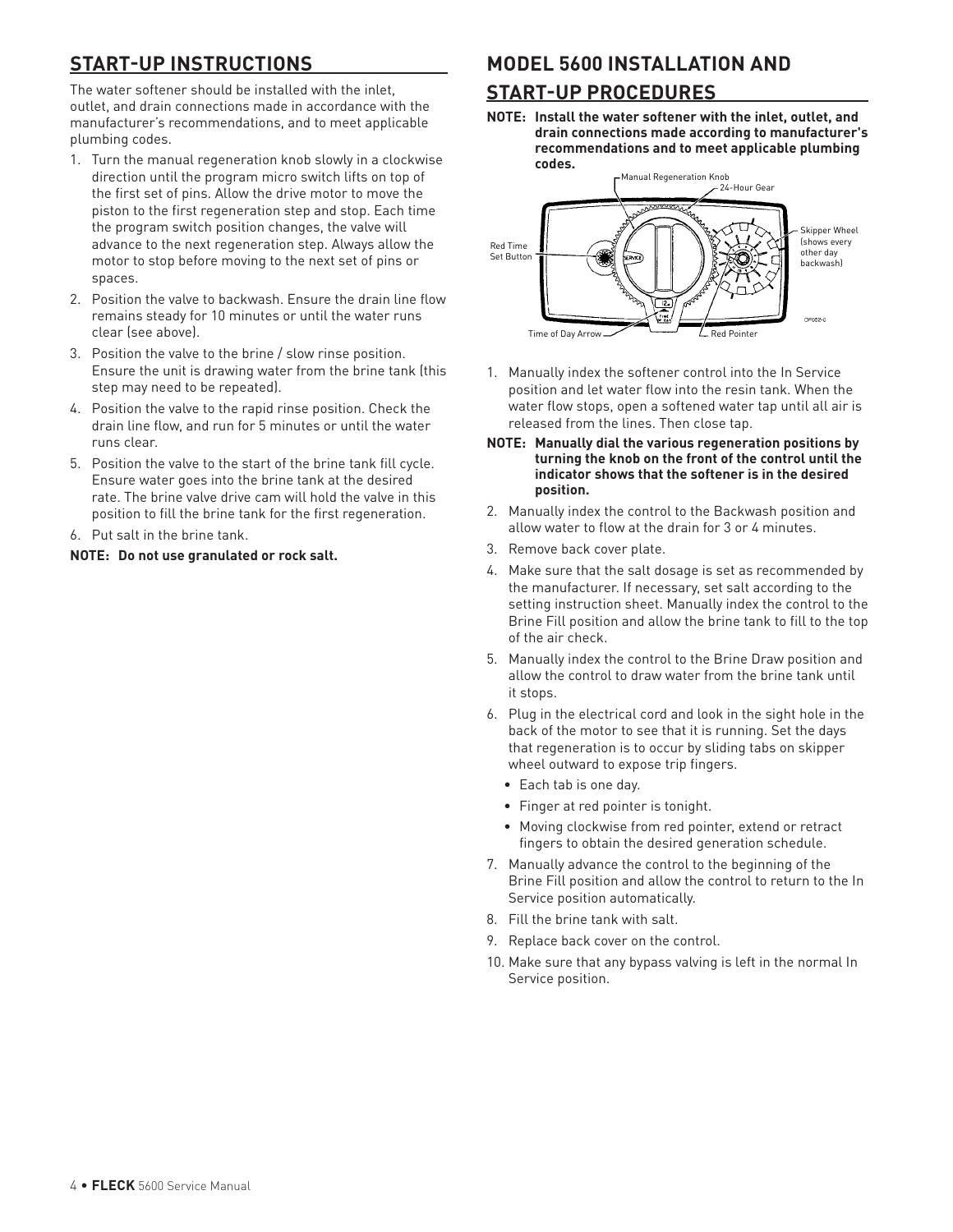# **MODEL 5600 BACKWASH FILTER INSTALLATION AND START-UP PROCEDURES**

**NOTE: Install the water softener with the inlet, outlet, and drain connections made according to manufacturer's recommendations and to meet applicable plumbing codes.**



### **Before plugging in the Unit**

- 1. Open a treated water tap down stream of the filter.
- 2. Manually index the filter to the In Service position and allow the mineral tank to fill by slowly opening the main water supply valve. Any bypass should be in the In Service position.
- **NOTE: The water flowing from the downstream tap is cloudy and/or contains media fines as well as air. Allow the water to run until it appears clean and free of air.**
- 3. When a steady clean flow appears at the tap, close the tap and the main water supply valve and allow the filter media bed to settle for 15–20 minutes.
- 4. Manually index the filter to the Backwash position.
- 5. To prevent a sudden surge of water and air, partially open the main water supply valve so that the flow at the drain of the filter is approximately 1 gpm (3.7 Lpm). The water at the drain is cloudy again and/or contains media fines as well as air. Allow water to flow at the drain until it appears clean and free of air.
- 6. Continue to open the water supply valve until it is completely open. Allow water to flow at the drain until all media fines are washed out of the filter.
- 7. Manually index the filter to the In Service position, and again open the downstream tap. Check to be sure that the water flows clear. If necessary, allow water to flow until all media fines are gone. If the tap is equipped with an aerator check that is not plugged with media fines and pipe scale.
- 8. Plug in the electrical cord and look in the sight hole on the back of the timer motor to ensure that it is running. Set the days backwashing is to occur by sliding tabs on the skipper wheel outward to expose trip fingers. Each tab is one day. Finger at red pointer is tonight. Moving clockwise from red pointer, extend or retract fingers to obtain the desired backwash schedule.
- 9. Set time of day by pushing red button and spin the 24 hour gear until the present time of day is visible above the time of day arrow.

### **Cycle Times and Flow Diagrams**

- 1. In Service position. See page 7.
- 2. Preliminary Rinse position.
	- See page 7 with standard piston (white end plug) or filter piston (black end plug).
	- Eliminated with low water piston (gray end plug).
- 3. Backwash position.
	- See page 7 with standard piston.
	- 15 minutes with filter piston.
	- 7 minutes with low water piston.
- 4. Brine Rinse position.
	- Eliminated, resultingin a 50 minute pause, no water flows during this time.
- 5. Slow Rinse position.
	- Eliminated, resulting in a 50 minute pause, no water flows during this time.
- 6. Second Backwash position.
	- See page 8 with standard piston.
	- 15 minutes with filter piston.
	- 7 minutes with low water piston.
- 7. Settling Rinse position.
	- See page 8 with standard or filter piston.
	- Eliminate with low water piston.
- 8. Brine Tank Refill position.
	- Eliminated, filter is back in service at this time.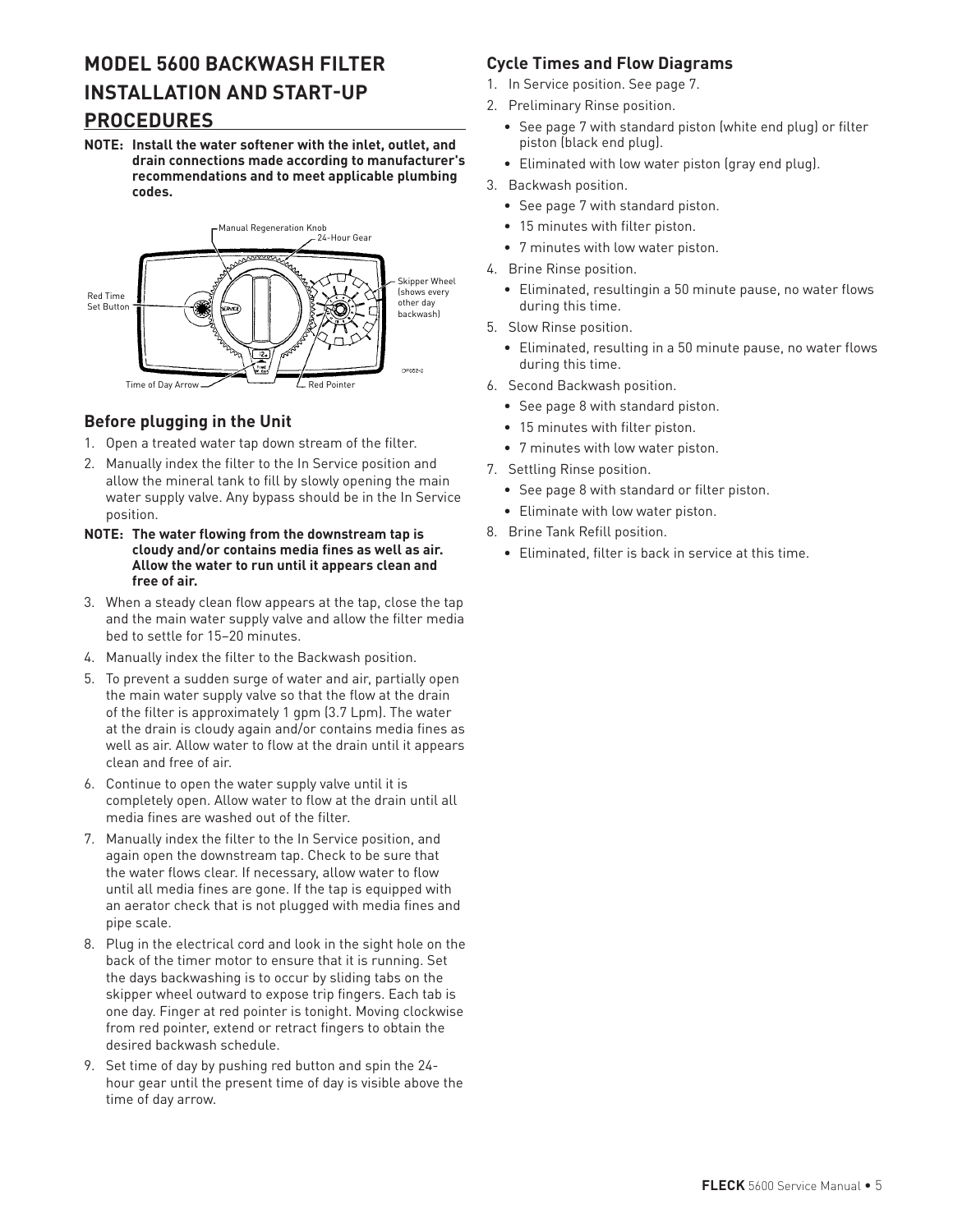# **MODEL 5600 INSTALLATION AND START-UP PROCEDURES**

**NOTE: Install the water softener with the inlet, outlet, and drain connections made according to manufacturer's recommendations and to meet applicable plumbing codes.**



#### **Before plugging in the Unit**

- 1. Manually index the softener control to the In Service position and let water flow into the resin tank. When the water flow stops, open a softened water tap until all air is released from the lines. Then close tap.
- 2. The various regeneration positions may be dialed manually by turning the knob on the front of the control until the indicator shows that the softener is in the desired position.
- 3. Set water usage program wheel using any one of the following procedures:

Typical Residential Application

To program, just set the time, set the hardness and it automatically monitors system needs and regenerates only when necessary. To set time of day press red time set button and turn 24-hour gear until present time of day is at "time of day." Set program wheel by lifting the "people" dial and rotating it so that the number of people in the household is aligned with the household grains per gallon water hardness. Release the dial and check for firm engagement at setting. This method provides reserve capacity based on 75 gallons per person.

Optional Programming Procedures

Calculate the gallon capacity of the system, subtract the necessary reserve requirement and set the gallons available at the small white dot on program wheel gear. Note, drawing shows 850 gallon setting. The capacity (gallons) arrow denotes remaining gallons exclusive of fixed reserve.

- 4. Rotate program wheel counterclockwise until it stops at Regeneration position.
- 5. Manually index the control to the Backwash position and allow water to flow at the drain for 3 or 4 minutes.
- 6. Remove back cover plate.
- 7. Make sure than the salt dosage is set as recommended by the manufacturer. Manually index the control to the Brine Fill position and allow the brine tank to fill to the top of the air check.
- 8. Manually index the control to the Brine Rinse position and

allow the control to draw water from the brine tank until it stops.Plug in the electrical cord and look in the sight hole in the back of the monitor to see that it is running.

- 9. Manually advance the control to the beginning of the Brine Fill position and allow the control to return to the In Service position automatically.
- 10. Fill the brine tank with salt.
- 11. Replace back cover on the control. Be sure cable is not pinched between cover and housing.
- 12. Make sure that any bypass valving is left in the normal In Service position.
- 13. Manually index the filter to the In Service position and allow the mineral tank to fill by slowly opening the main water supply valve. Any bypass should be in the In Service position.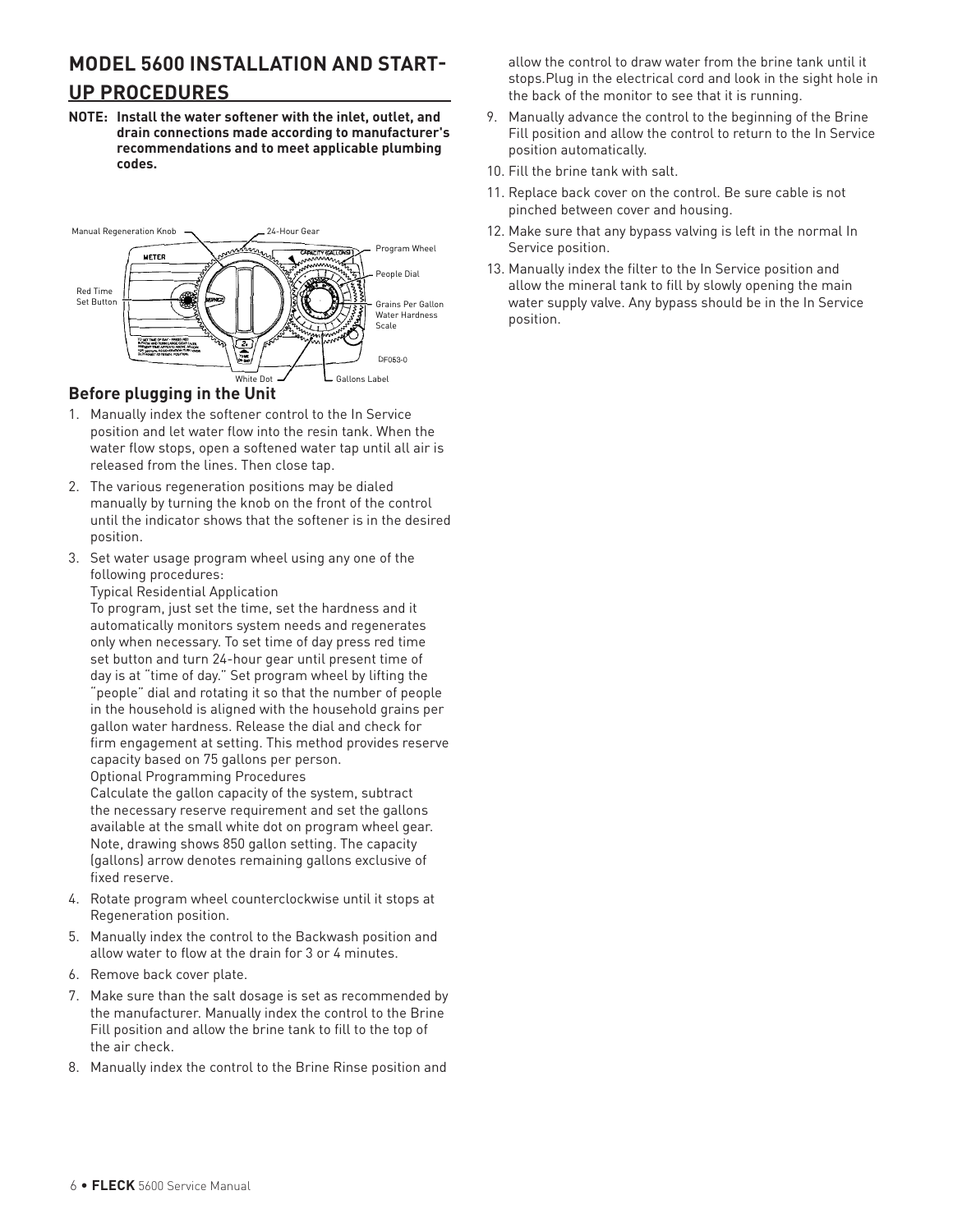# **WATER CONDITIONER FLOW DIAGRAMS**



## **Preliminary Rinse Position Brine Position**



#### **Service Position Backwash Position**



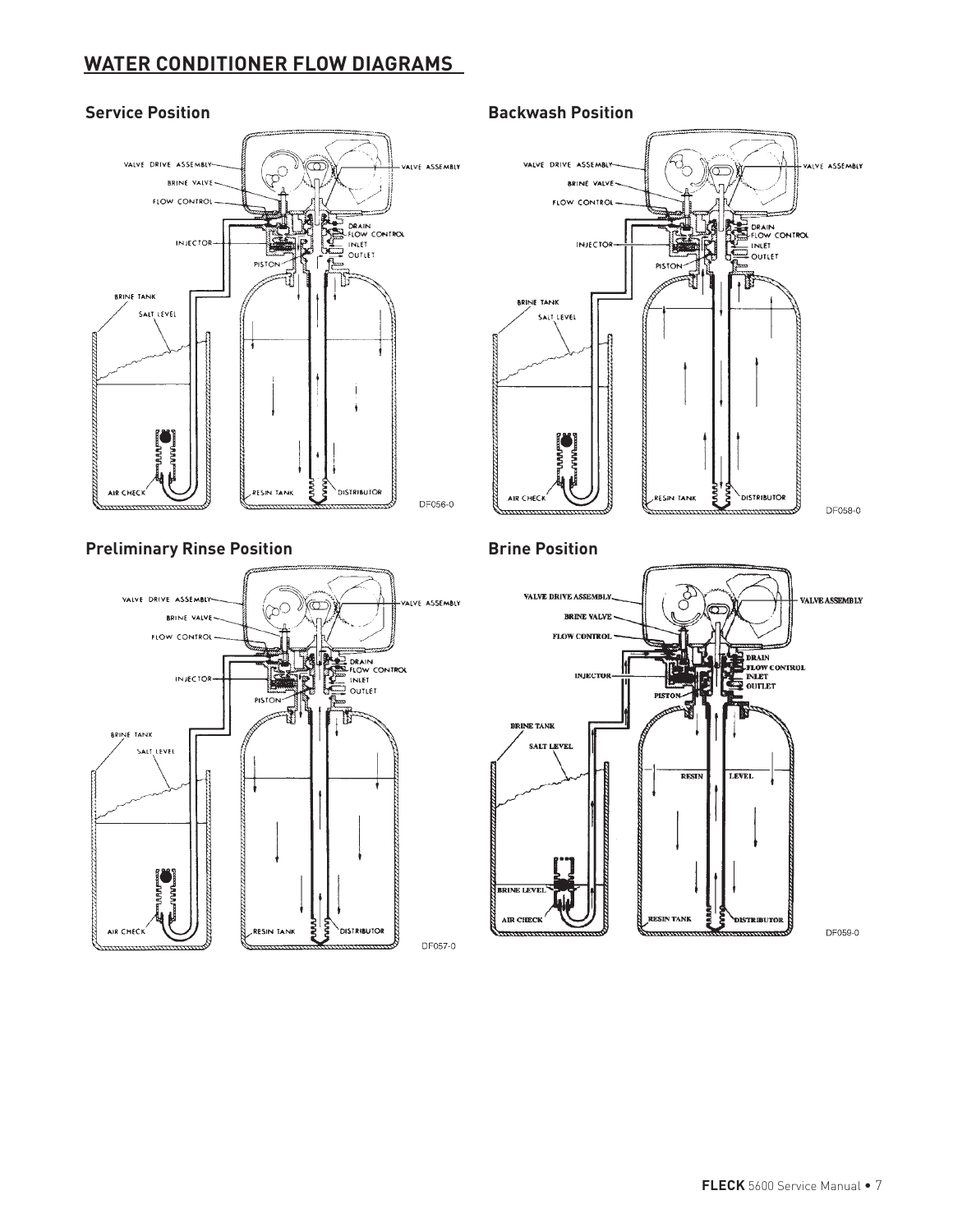# **WATER CONDITIONER FLOW DIAGRAMS CONTINUED**



### **Second Backwash Position Brine Tank Fill Position**



#### **Slow Rinse Position Settling Rinse Position**



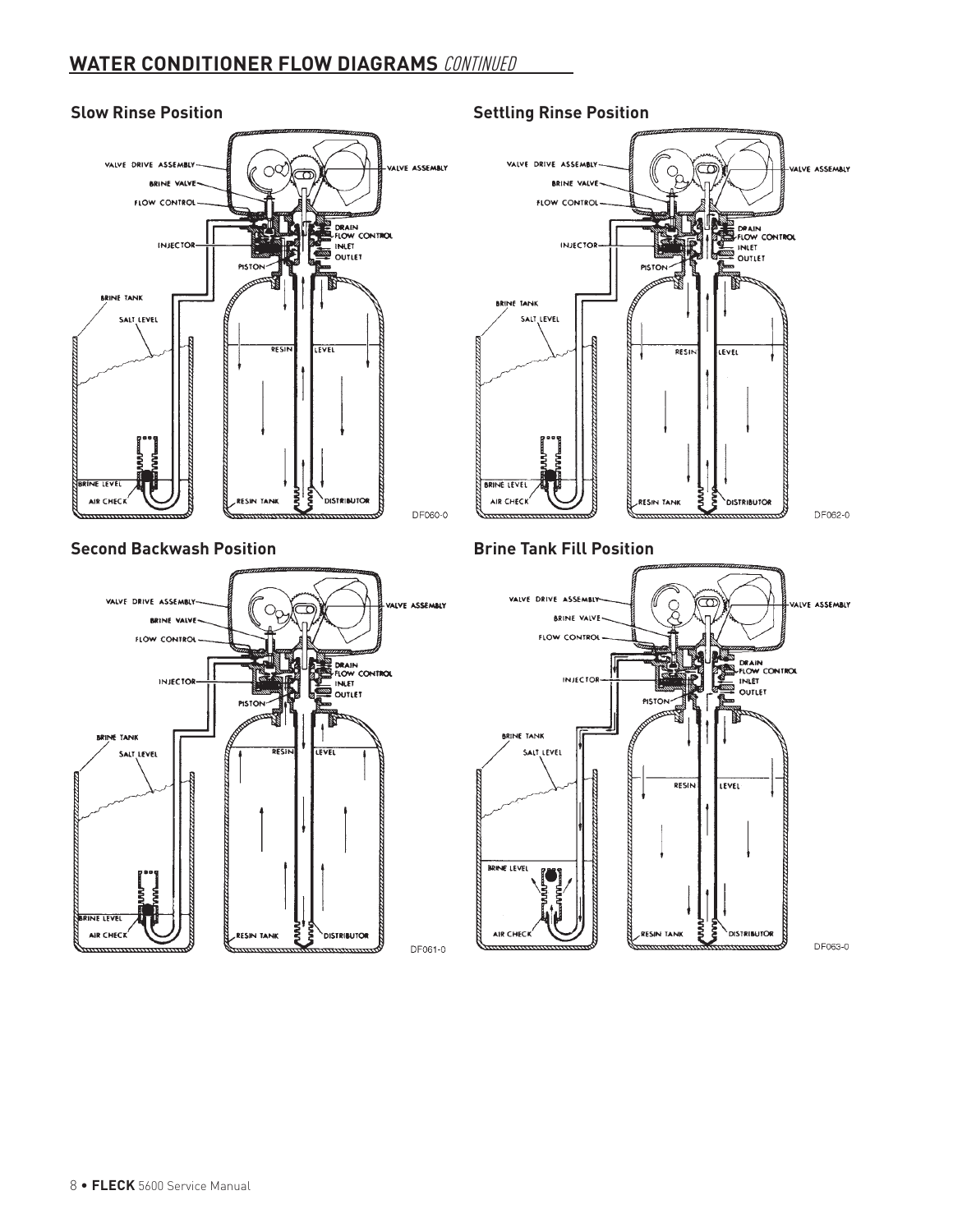[ THIS PAGE LEFT INTENTIONALLY BLANK ]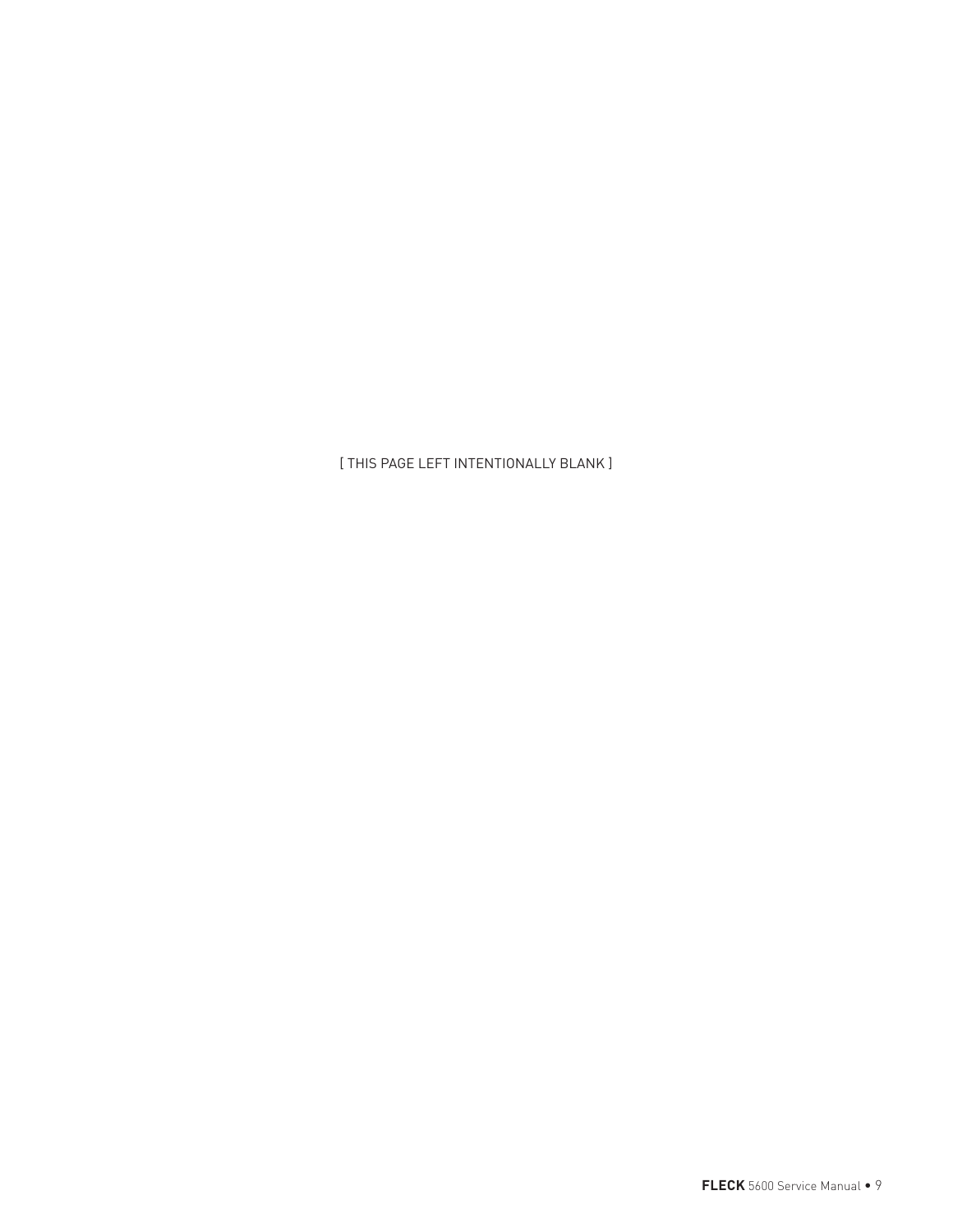## **MODEL 5600 CONTROL VALVE DRIVE ASSEMBLY**

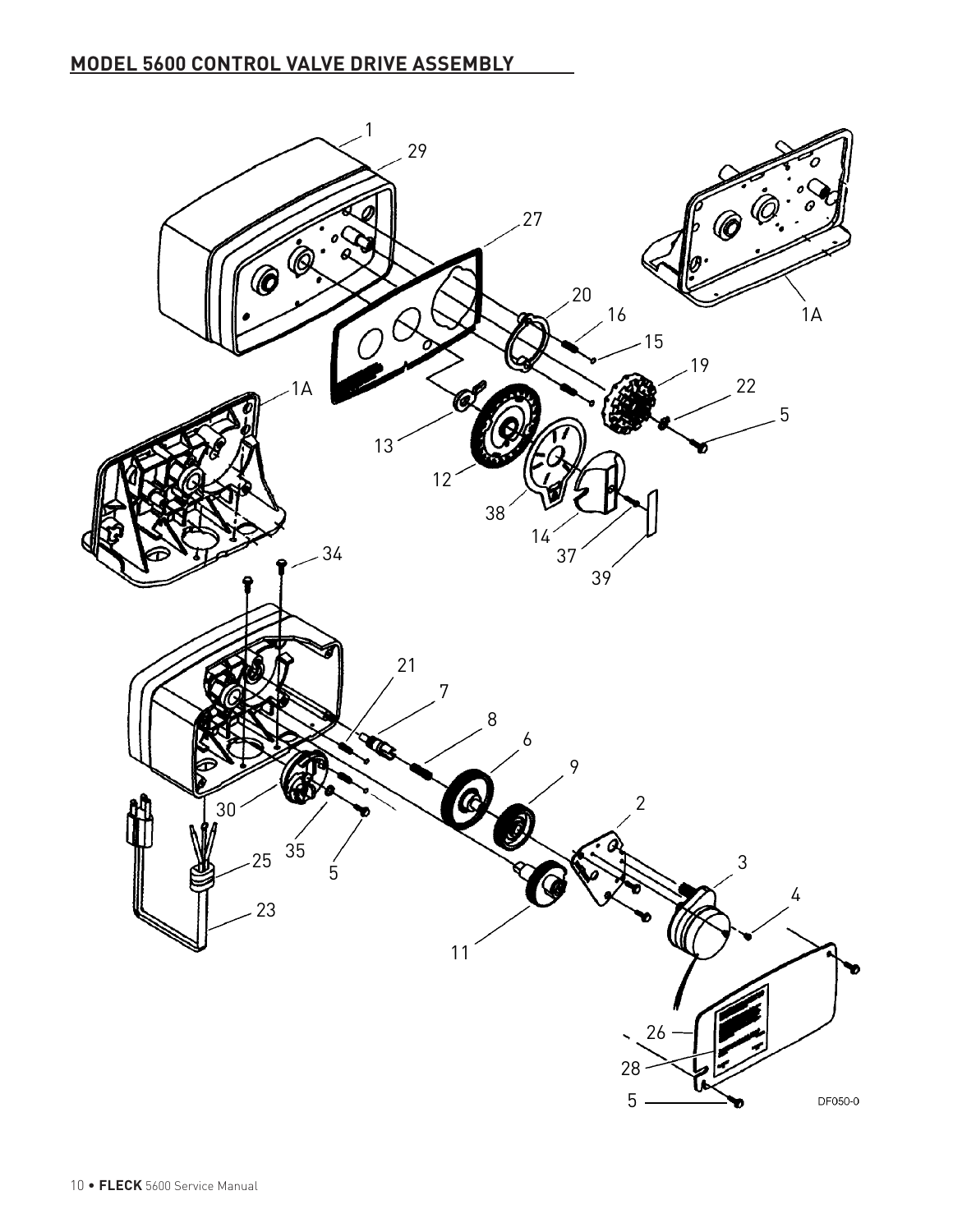# **MODEL 5600 CONTROL VALVE DRIVE ASSEMBLY** CONTINUED

| Item No. | <b>QTY</b> | Part No.                      | <b>Description</b>                                                |
|----------|------------|-------------------------------|-------------------------------------------------------------------|
|          |            |                               | 1 1  14448-001Drive Housing, with Pin<br>Drilled for Cover        |
|          |            |                               | 1A1  15494-01 "L" Housing, with Pin                               |
|          |            |                               | 1  15494-03  "L" Housing, with Pin<br><b>Drilled for Designer</b> |
|          |            |                               | 2 1  13175 Motor Mounting Plate                                   |
|          |            |                               | 3  1  18743  Motor, 120V, 60 Hz                                   |
|          |            |                               | 1  19659  Motor, 24V, 60 Hz                                       |
|          |            |                               | 4  (2-3)  11384 Screw, Motor Mtg. and<br>Ground Wire              |
|          |            |                               | 5 (3-5)  13296Screw, Component<br>Mounting                        |
|          |            | 6  1  13017 Idler Gear        |                                                                   |
|          |            | 71 13018Idler Pinion          |                                                                   |
|          |            |                               |                                                                   |
|          |            | 9  1  13164 Drive Gear        |                                                                   |
|          |            |                               | 11 1  13170 Main Gear and Shaft                                   |
|          |            |                               | 12  1  19205 24-hour Gear Assembly,<br>Silver                     |
|          |            |                               | 1  19205-01  24-hour Gear Assembly,<br>Tan                        |
|          |            |                               |                                                                   |
|          |            |                               |                                                                   |
|          |            | 15  4  13300  Ball, 1/4" Dia. |                                                                   |
|          |            |                               | Wheel                                                             |
|          |            |                               | 19  1  14381 Skipper Wheel Assembly,<br>12-day                    |
|          |            |                               | 1  14860 Skipper Wheel Assembly,<br>7-day                         |
|          |            |                               | 20  1  13864 Skipper Wheel Ring                                   |
|          |            |                               | 21  2  19080  Spring, Compression, 6700                           |
|          |            |                               | 22  1  13014 Regeneration Pointer                                 |
|          |            |                               | 23  1  11842  Electrical Cord, Standard                           |
|          |            |                               | 24 2  12681 Wire Connector (not<br>shownl                         |
|          |            | 25  1  13547 Strain Relief    |                                                                   |
|          |            | 26  1  13229  Back Cover      |                                                                   |
|          |            |                               | 27  1  13309  Front Label, Brown on<br><b>Beige</b>               |
|          |            |                               | 1  13437  Front Label, Blue/Silver on<br><b>Black</b>             |
|          |            |                               |                                                                   |
|          |            |                               | 1  18520 Rear Label, Filter                                       |
|          |            |                               | 29  1  13348 Tape Stripe, Brown on<br>Beige                       |
|          |            |                               | 1  13436 Tape Stripe, Blue on Silver                              |
|          |            |                               | 30s  1  60514  Brine Cam Assembly, 3-18                           |
|          |            |                               | 1  60514-01  Brine Cam Assembly, 6-36                             |
|          |            |                               | 1  60514-02  Brine Cam Assembly,<br>Minutes                       |

|  | ltem No.     QTY      Part No.            Description |                                                   |
|--|-------------------------------------------------------|---------------------------------------------------|
|  |                                                       | 34 2  12473 Screw-drive Mounting                  |
|  | 35s 1  12037 Washer                                   |                                                   |
|  |                                                       |                                                   |
|  |                                                       | 38  1  14176  Valve Position Dial, Standard       |
|  |                                                       | 1 14278Valve Position Dial, Low<br>Water          |
|  |                                                       | 1  15478  Valve Position Dial, Chemical<br>Filter |
|  |                                                       | 1 16715Valve Position Dial, Filter                |
|  |                                                       | 39  1  14175  Knob Label, Beige                   |
|  |                                                       | 1  14207  Knob Label, Silver                      |
|  |                                                       | 40s  1  40214 Screw, Brine Cam                    |

s = Not use when a filter valve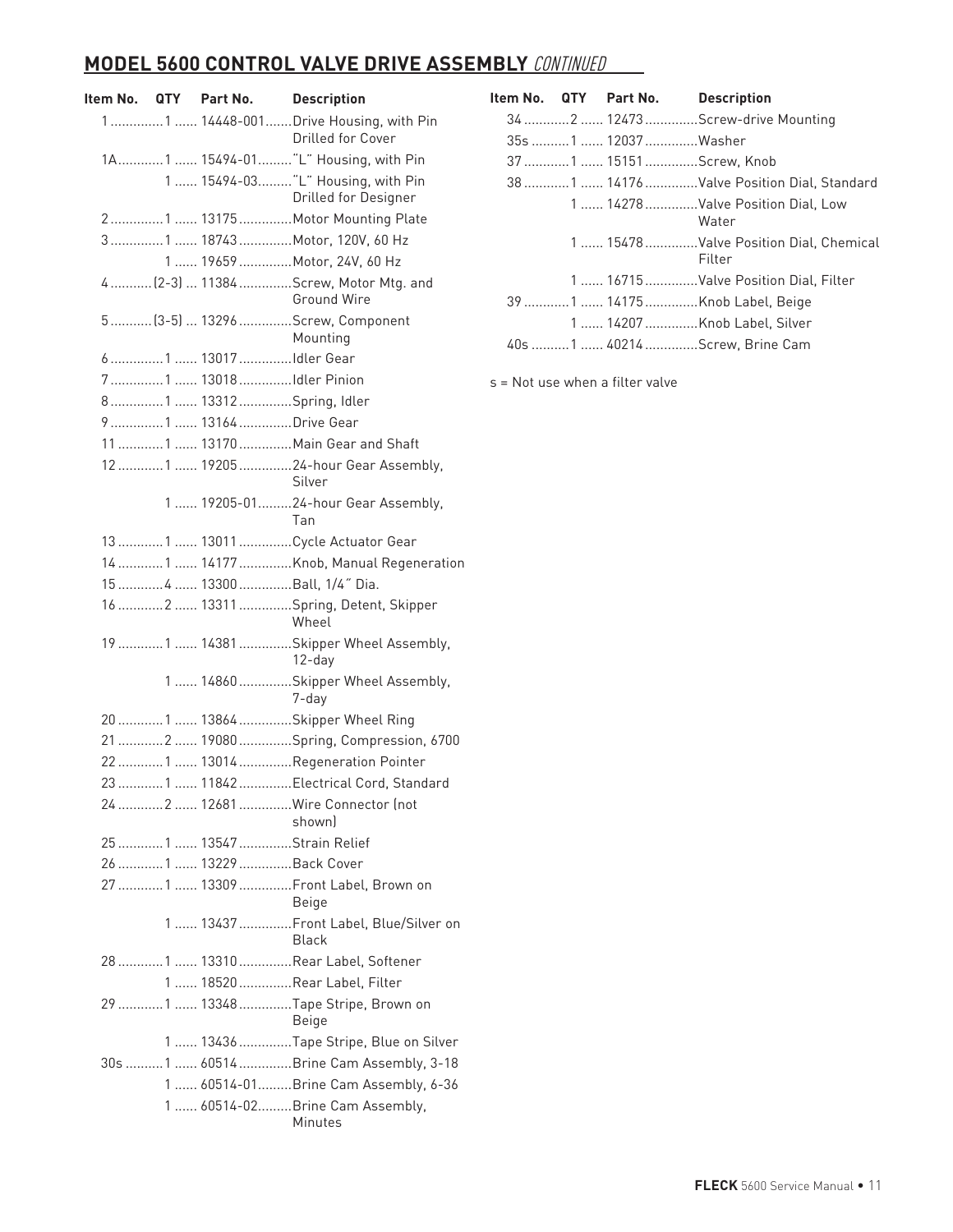## **MODEL 5600 CONTROL VALVE DRIVE ASSEMBLY**

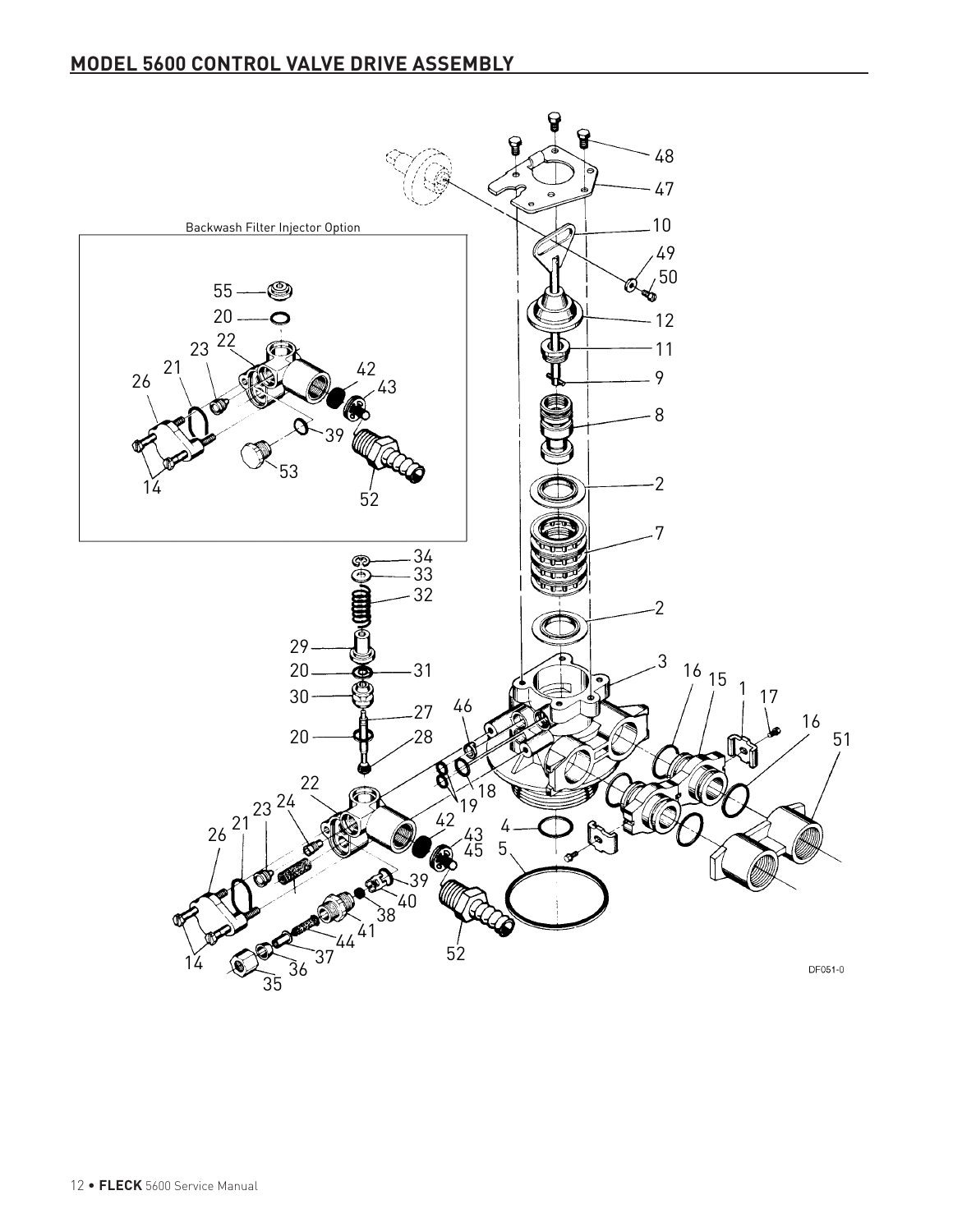## **MODEL 5600 CONTROL VALVE DRIVE ASSEMBLY** CONTINUED

|  | Item No. QTY Part No. Description |                                                            |
|--|-----------------------------------|------------------------------------------------------------|
|  |                                   | 1 2-4 13255 Adapter Clip (Clock or<br>Meterl               |
|  | 25 13242Seal                      |                                                            |
|  | 5  17772  Silicone Seal           |                                                            |
|  |                                   | 3  1  61400-12  Valve Body Assembly, 1"<br>Dist.           |
|  |                                   | 1  61400-11  Valve Body Assembly, 3/4"<br>Dist             |
|  |                                   | 4  1  13304  O-ring, Distributor Tube, 1"                  |
|  |                                   | 1  10244  O-ring, Distributor Tube,<br>13/16"              |
|  |                                   |                                                            |
|  |                                   |                                                            |
|  |                                   | 8 1  13247  Piston, Standard                               |
|  |                                   | 1  13781  Piston, Low Water                                |
|  | 1  13852  Piston, Filter          |                                                            |
|  | 9  1  10696  Piston Pin           |                                                            |
|  |                                   |                                                            |
|  |                                   | 111 12953Piston Retainer                                   |
|  |                                   | 12  1  13446  End Plug Assembly<br>Standard, White         |
|  |                                   | 1  13446-10  End Plug Assembly Filter,<br>Black            |
|  |                                   | 13  1  13446-20  End Plug Assembly Low<br>Water, Gray      |
|  |                                   | 14 2  13315 Screw, Injector Mounting                       |
|  |                                   | 15  2  19228  Adapter Coupling                             |
|  |                                   | 16*  4  13305  O-ring, Adapter Coupling                    |
|  |                                   | 17*  2-4 13314 Screw, Adapter Coupling<br>(Clock or Meter) |
|  | 181  12638 O-ring, Drain          |                                                            |
|  |                                   | 19 2  13301 O-ring, Injector                               |
|  |                                   | 20s  2  13302  O-ring, Brine Spacer                        |
|  |                                   |                                                            |
|  |                                   |                                                            |
|  |                                   | 23s  1  10913U  Injector Nozzle, Undrilled                 |
|  |                                   | 24  1  10914 Injector Throat, Specify<br>Size              |
|  |                                   | 25  1  10227 Injector Screen                               |
|  |                                   |                                                            |
|  |                                   | 27  1  13172  Brine Valve Stem                             |
|  |                                   |                                                            |
|  |                                   | 29  1  13165 Brine Valve Cap                               |
|  |                                   | 30  1  13167 Brine Valve Spacer                            |
|  | 31  1  12550 Quad Ring            |                                                            |
|  |                                   | 32  1  11973 Spring, Brine Valve                           |
|  |                                   | 33  1  16098 Washer, Brine Valve                           |
|  |                                   | 34  1  11981-01  Retaining Ring                            |
|  |                                   | 35  1  10329 BLFC Fitting Nut                              |
|  |                                   |                                                            |

|  | Item No. QTY Part No. Description |                                       |
|--|-----------------------------------|---------------------------------------|
|  |                                   | 37  1  10332  BLFC Tube Insert        |
|  |                                   | 38  1  12094 BLFC Button, .25 gpm     |
|  |                                   | 1  12095 BLFC Button, .50 gpm         |
|  |                                   | 1 12097BLFC Button, 1.0 gpm           |
|  | 39s  1  12977  O-ring, BLFC       |                                       |
|  |                                   | 40  1  13245  BLFC Button Retainer    |
|  |                                   | 41  1  13244 BLFC Fitting, 3/8"       |
|  |                                   |                                       |
|  |                                   |                                       |
|  |                                   | 44 1  12767 Screen, Brine Line        |
|  |                                   | 45 1  15348  O-ring, DLFC (not shown) |
|  | 46 1  13497 Air Disperser         |                                       |
|  |                                   | 47 1  13546  End Plug Retainer        |
|  |                                   |                                       |
|  |                                   |                                       |
|  | 50  1  13296 Screw                |                                       |
|  |                                   | 51A1  13398 Yoke, Brass, 1" NPT       |
|  |                                   | 1  13708  Yoke, Brass, 3/4" NPT       |
|  |                                   | 51B1  18706  Yoke, Plastic, 1" NPT    |
|  |                                   | 1  18706-02  Yoke, Plastic 3/4" NPT   |
|  |                                   | 521 13308Drain Hose Barb              |
|  | 53  1  13918 BLFC, Plug           |                                       |
|  |                                   | 54s  1  13857  Brine Valve, Plug      |
|  |                                   |                                       |

\*not used with meter controls

s = used in backwash filter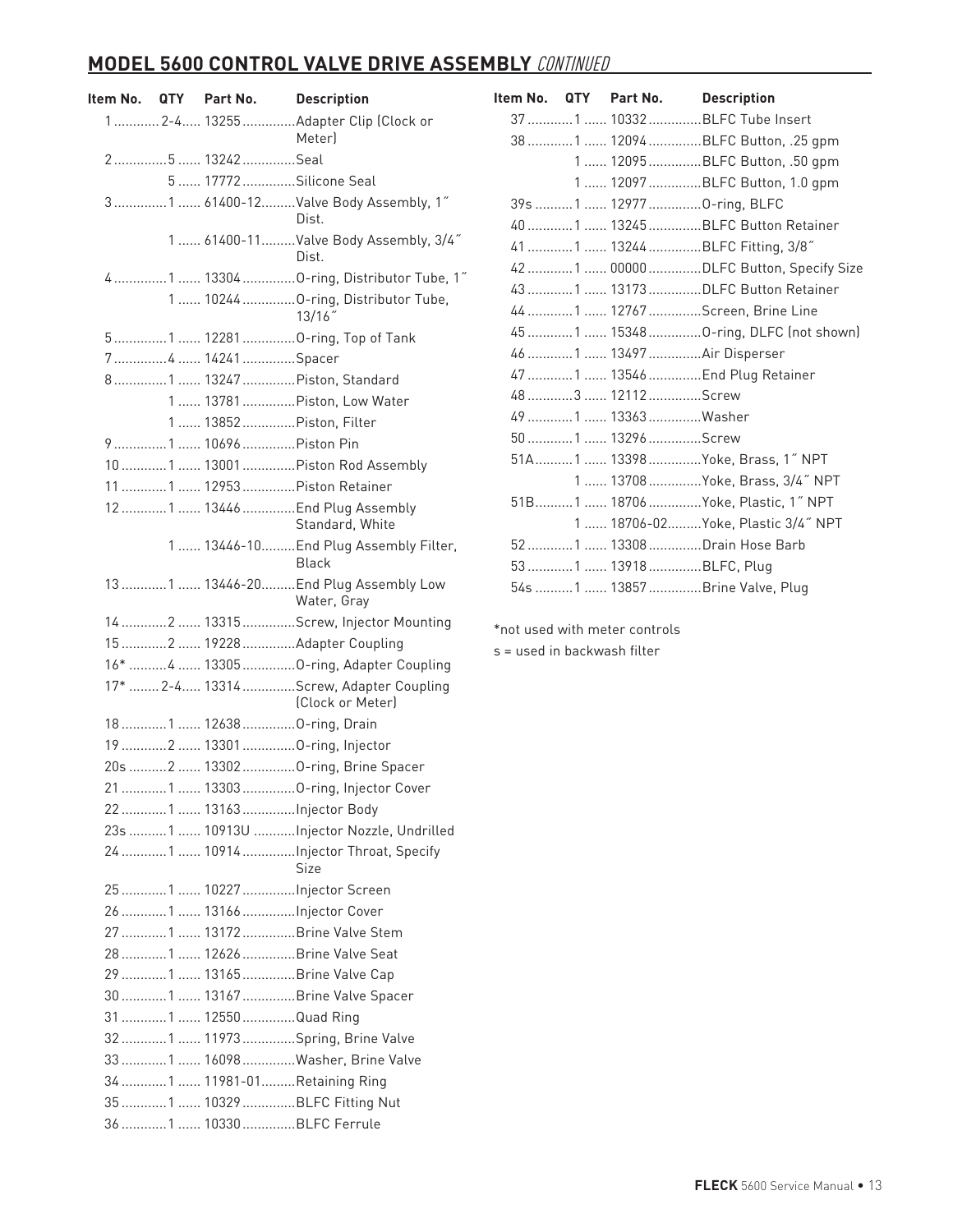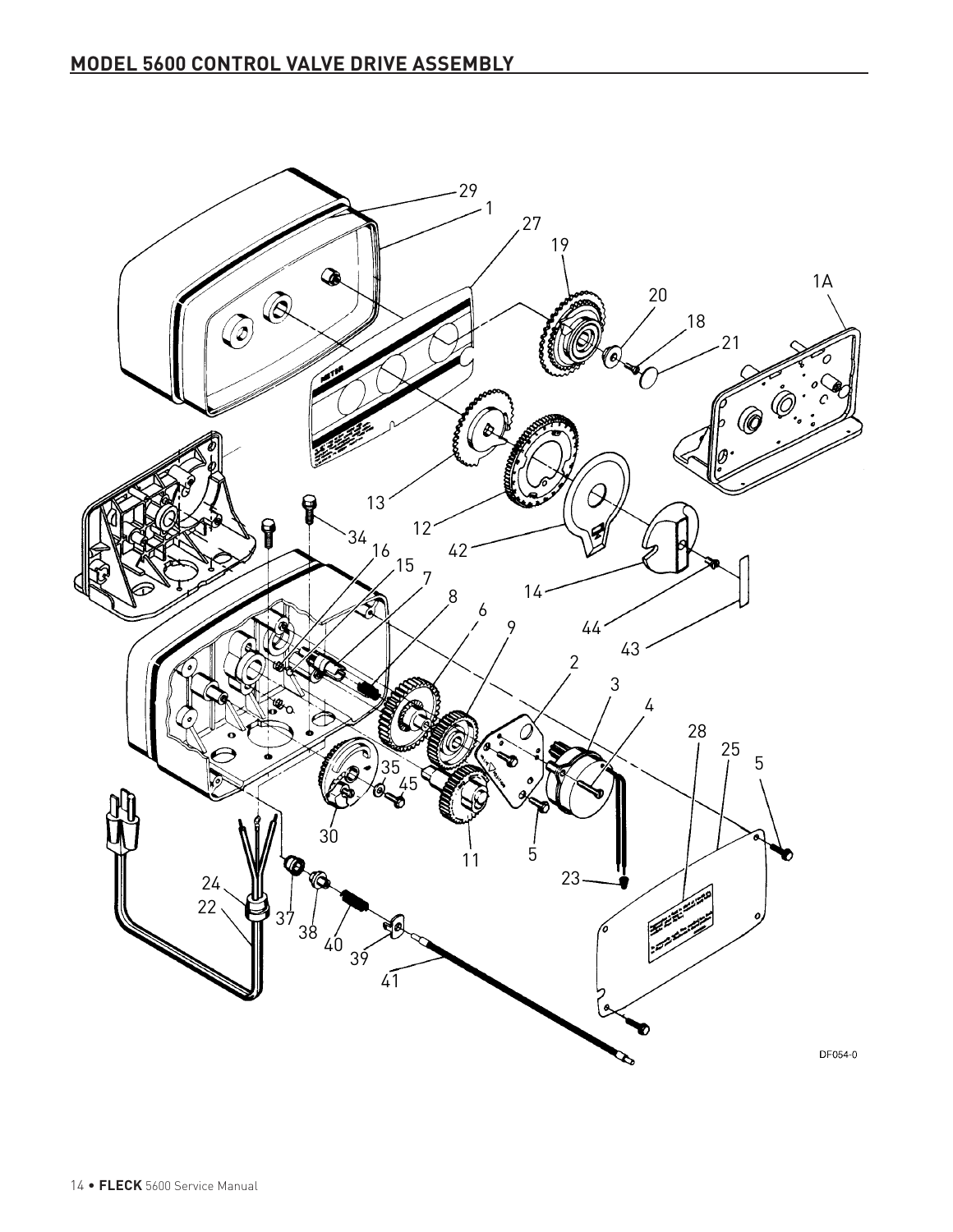# **MODEL 5600 CONTROL VALVE DRIVE ASSEMBLY** CONTINUED

| Item No. | <b>QTY</b> | Part No.                  | <b>Description</b>                                                               |
|----------|------------|---------------------------|----------------------------------------------------------------------------------|
|          |            |                           | 1 1  14488-001Drive Housing, with Pin<br><b>Drilled for Cover</b>                |
|          |            |                           | 1A1  15494-01 "L" Housing, with Pin                                              |
|          |            |                           | 1  15494-03  "L" Housing, with Pin<br><b>Drilled for Designer</b>                |
|          |            |                           | 2 1  13175 Motor Mounting Plate                                                  |
|          |            |                           | 3  1  18743  Motor, 120V, 60 Hz                                                  |
|          |            |                           | 1  13494  Motor, 24V, 60 Hz                                                      |
|          |            |                           | 4  2-3  11384  Screw, Motor Mtg. and<br>Ground Wire                              |
|          |            |                           | 5 2-4 13296Screw, Component<br>Mounting                                          |
|          |            | 6  1  13017 Idler Gear    |                                                                                  |
|          |            | 71  13018Idler Pinion     |                                                                                  |
|          |            |                           |                                                                                  |
|          |            | 9 1  13164 Drive Gear     |                                                                                  |
|          |            |                           | 111 13170Main Gear and Shaft                                                     |
|          |            |                           | 12  1  19205  24-hour Gear Assembly,<br>Silver                                   |
|          |            |                           | 1  19205-01  24-hour Gear Assembly,<br>Tan                                       |
|          |            |                           | 13  1  13802 Cycle Actuator Gear                                                 |
|          |            |                           |                                                                                  |
|          |            |                           | 15  2  13300  Ball, 1/4" Dia.                                                    |
|          |            |                           | 16 2  19080 Spring, Compression, 6700                                            |
|          |            |                           | 18  1  13748 Screw, Program Wheel                                                |
|          |            |                           | 19  1  60405-15  Program Skipper Wheel<br>Assembly, Specify<br>Hardness Capacity |
|          |            |                           | 20  1  13806  Program Wheel Retainer                                             |
|          |            |                           | 21  1  13953  Cover Label, Program<br>Wheel                                      |
|          |            |                           | 22  1  11842  Electrical Cord                                                    |
|          |            |                           | 23  2  12681 Wire Connector                                                      |
|          |            | 24 1  13547 Strain Relief |                                                                                  |
|          |            | 25  1  13229  Back Cover  |                                                                                  |
|          |            |                           | 27  1  13955 Front Label, Beige                                                  |
|          |            |                           | 1  13958  Front Label, Silver                                                    |
|          |            |                           |                                                                                  |
|          |            |                           | 1  18520 Rear Label, Filter                                                      |
|          |            |                           | 29  1  13957 Tape Stripe, Beige                                                  |
|          |            |                           | 1  13960 Tape Stripe, Silver                                                     |
|          |            |                           | 30  1  60514  Brine Cam Assembly, 3-18                                           |
|          |            |                           | 1  60514-01  Brine Cam Assembly, 6-36                                            |
|          |            |                           | 1  60514-02  Brine Cam Assembly,<br>Minutes                                      |
|          |            |                           | 34  2  12473 Screw-drive Mounting                                                |
|          |            | 35  1  12037  Washer      |                                                                                  |
|          |            |                           | 37  1  13830  Drive Pinion, Program<br>Wheel                                     |
|          |            |                           |                                                                                  |
|          |            |                           | 39  1  14253 Spring Retainer                                                     |

| Item No. | QTY Part No.        | <b>Description</b>                              |
|----------|---------------------|-------------------------------------------------|
|          | 40  1  14276 Spring |                                                 |
|          |                     | 41  1  14043 Cable Assembly, Standard           |
|          |                     | 1 14910Cable Assembly, Extended,<br>Right Angle |
|          |                     | 42  1  14176  Valve Position Dial, Standard     |
|          |                     | 1 14278Valve Position Dial, Low<br>Water        |
|          |                     | 1  15478 Valve Position Dial, Filter            |
|          |                     | 43  1  14175  Knob Label, Beige                 |
|          |                     | 1  14207  Knob Label, Silver                    |
|          |                     |                                                 |
|          |                     | 45  1  40214 Screw, Brine Cam                   |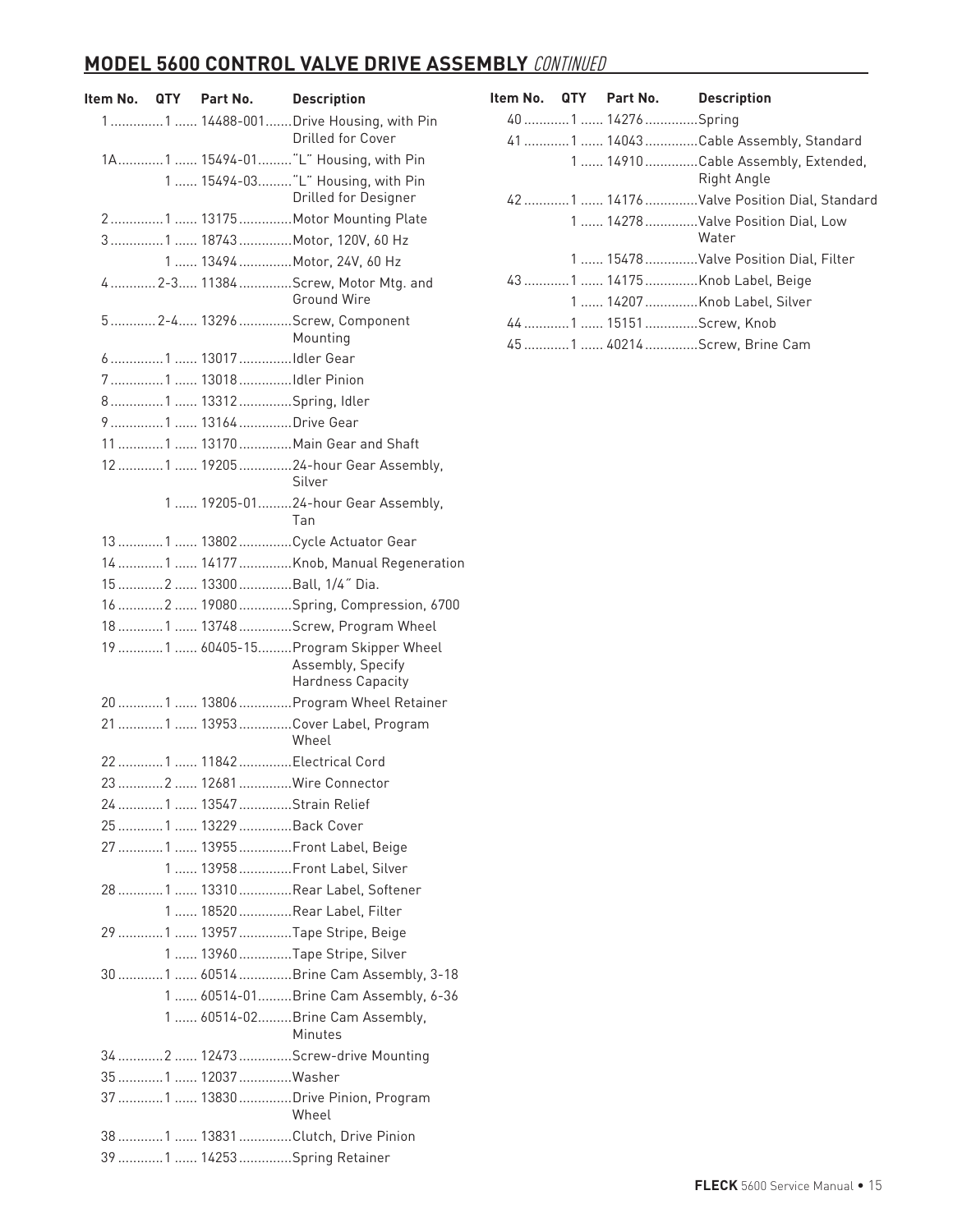# **5600 ELECTROMECHANCIAL**

#### **Softener Time Clock Softener Meter**

| ltem No. | QTY | Part No. | <b>Description</b>                                                                    |
|----------|-----|----------|---------------------------------------------------------------------------------------|
|          |     |          | 1 1 560001-003 5600, SOF, DFN, CLK, 12DA, 12060,<br>CW 1--. .50. LES. NA2. 1600. SOFT |
|          |     |          | 560001-004 5600, SOF, DFN, CLK, 12DA, 24-60,<br>CW 1--. .25. LES. NA2. 1600. SOFT     |
|          |     |          | 560001-005 5600, SOF, DFN, CLK, 12DA, 12060,<br>CW 1--. .50. LES. NA2. 1600. SOFT     |
|          |     |          | 560001-006 5600, SOF, DFN, CLK, 12DA, 24-60,<br>CW 1--, .50, LES, NA2, 1600, SOFT     |
|          |     |          | 560001-007  5600, SOF, DFN, CLK, 12DA, 12060,<br>CW 1--. .50. LES. NA2. 1600. SOFT    |
|          |     |          | 560001-009  5600, SOF, DFN, CLK, 12DA, 12060,<br>CW 1--. .50. LES. NA2. 1600. SOFT    |
|          |     |          | 560001-013 5600, SOF, DFN, CLK, 12DA, 12060,<br>CW 1--, .25, LES, NA2, 1600, SOFT     |

#### **Filter Time Clock**

| Item No. | QTY | Part No. | <b>Description</b>                                                                          |
|----------|-----|----------|---------------------------------------------------------------------------------------------|
|          |     |          | 1 1 560000-001 5600, FIL, DFN, CLK, 7DAY, 12060,<br>CW BWF, BWF, LES, NA2, BWF-,<br>FILT    |
|          |     |          | 560001-001 5600, FIL, DFN, CLK, 12DA, 12060,<br>CW BWF, BWF, LES, NA2, BWF-.<br><b>FILT</b> |
|          |     |          | 560001-002 5600, FIL, DFN, CLK, 12DA, 12060,<br>CW BWF, BWF, LES, NA2, BWF-.<br>FILT        |
|          |     |          | 560001-008 5600, FIL, DFN, CLK, 12DA, 22050,<br>CW BWF, BWF, LES, NA2, BWF-.<br>FILT        |
|          |     |          | 560001-010 5600, FIL, DFN, CLK, 12DA, 12060,<br>CW BWF, BWF, LES, NA2, BWF-.<br>FILT        |
|          |     |          | 560001-012 5600, FIL, DFN, CLK, 12DA, 12060,<br>CW BWF, BWF, LES, NA2, BWF-.<br>FILT        |

|  | ltem No. QTY Part No. Description |                                                                                       |
|--|-----------------------------------|---------------------------------------------------------------------------------------|
|  |                                   | 1 1 560002-001 5600, SOF, DFN, M34, MDEL, 12060,<br>CW 1--, .50, LES, NA2, 1600, SOFT |
|  |                                   | 560002-002 5600, SOF, DFN, M34, MDEL, 24-60,<br>CW 1--, .50, LES, NA2, 1600, SOFT     |
|  |                                   | 560002-003 5600, SOF, DFN, M34, MDEL, 12060,<br>CW 1--, .50, LES, NA2, 1600, SOFT     |
|  |                                   | 560002-004 5600. SOF. DFN. M34. MDEL. 24-60.<br>CW 1--, .50, LES, NA2, 1600, SOFT     |
|  |                                   | 560002-005 5600, SOF, DFN, M34, MDEL, 12060,<br>CW 1--. .50. LES. NA2. 1600. SOFT     |
|  |                                   | 560002-006 5600, SOF, DFN, M34, MDEL, 12060,<br>CW 1--, .50, LES, NA2, 1600, LWAT     |
|  |                                   | 560002-007 5600. SOF. DFN. M34. MDEL. 12060.<br>CW 1--. .50. LES. NA2. 1600. LWAT     |
|  |                                   | 560002-008 5600, SOF, DFN, M34, MDEL, 24-60,<br>CW 1--. .50, LES, NA2, 1600, LWAT     |
|  |                                   | 560002-009 5600, SOF, DFN, M34, MDEL, 24-60,<br>CW 1--, .50, LES, NA2, 1600, LWAT     |
|  |                                   | 560002-010 5600, SOF, DFN, M34, MDEL, 12060,<br>CW 1--, .50, LES, NA2, 1600, SOFT     |
|  |                                   | 560002-011 5600, SOF, DFN, M34, MDEL, 12060,<br>CW 1--, .50, LES, NA2, 1600, SOFT     |

**Above part numbers DO NOT include the following parts.** 

**Cover Bypass Assembly Yoke Assembly DLFC with Retainer Flow Washers Transformer\***

**See accessory page for options. \*See ordering guide for details.**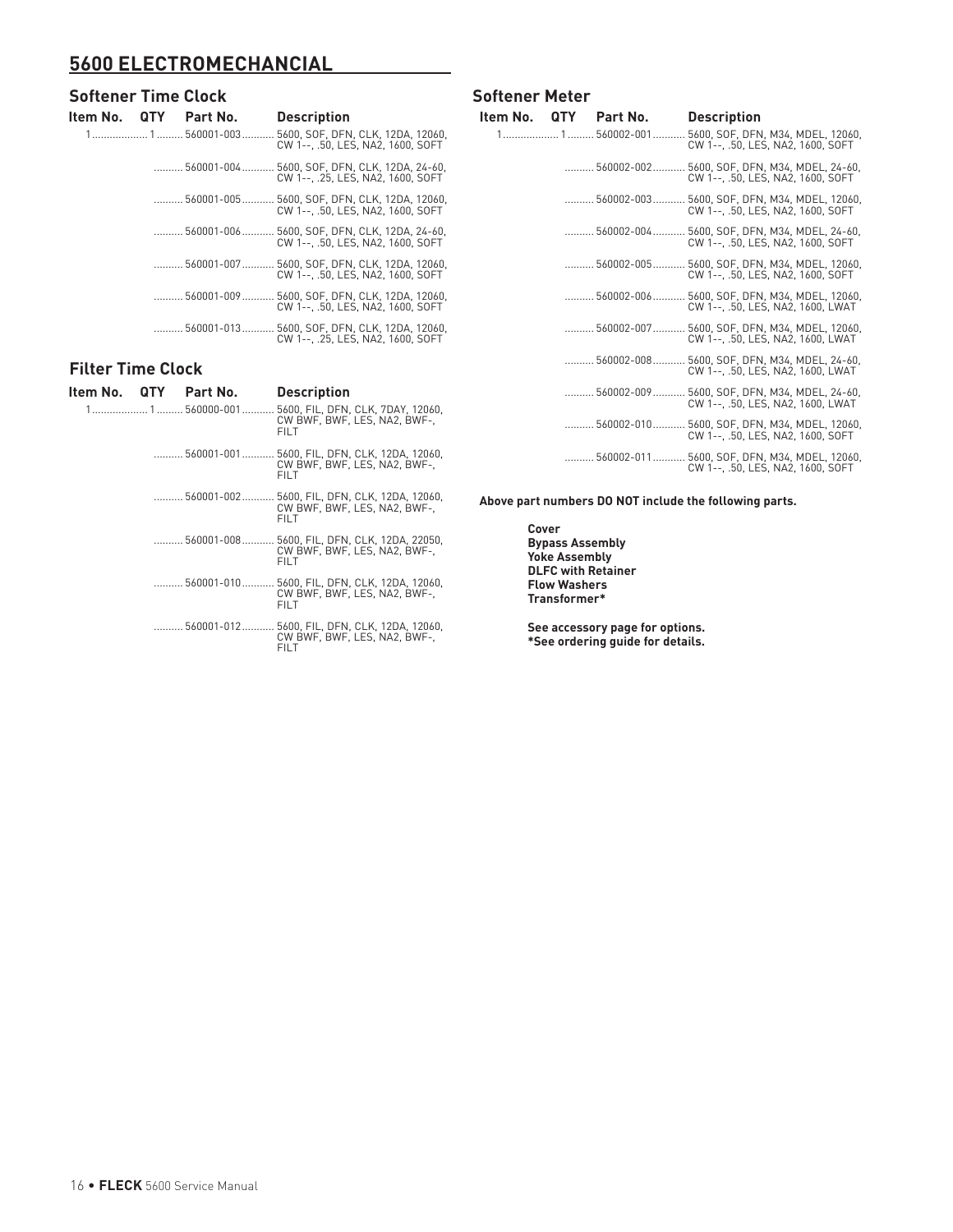# **5600 VALVE ACCESSORIES**

#### **Covers**

| 13753-02 Cover, 5600, Black |                                               |
|-----------------------------|-----------------------------------------------|
|                             | 42345-03 Cover. 5600. Mechanical. Smoke       |
|                             | 42345-04 Cover, 5600, Mechanical, Transparent |
|                             | <b>Blue</b>                                   |
|                             | 60226-11 Cover, 5600, Designer I, Blk/Blk     |
|                             | 60226-22 Cover, 5600, Designer I, Blue/Blue   |

#### **Bypasses**

|                      | 60041SS1" Bypass, SS, NPT   |
|----------------------|-----------------------------|
|                      | 60040SS3/4" Bypass, SS, NPT |
| 60049Bypass, Plastic |                             |

#### **Yokes**

|                               | 19620-01 Yoke Assy, 3/4", r/angle, 90 deg. |
|-------------------------------|--------------------------------------------|
|                               |                                            |
| 18706-10 1" Yoke, Plastic BSP |                                            |
|                               | 18706-02 3/4" Yoke, Plastic NPT            |
|                               | 18706-12 3/4" Yoke, Plastic BSP            |
|                               |                                            |
| 617003/4" Yoke, QC            |                                            |
| 13708-40 1" Yoke, Sweat       |                                            |
| 41026-01 1" Yoke, SS, NPT     |                                            |
| 426903/4" Yoke, Sweat         |                                            |
| 41027-01 3/4" Yoke, SS, NPT   |                                            |

#### **Washers**

| 19153Washer, Flow, 0.6 GPM |
|----------------------------|
| 19152Washer, Flow, 0.8 GPM |
| 12085Washer, Flow, 1.2 GPM |
| 19150Washer, Flow, 1.3 GPM |
| 12086Washer, Flow, 1.5 GPM |
| 19149Washer, Flow, 1.7 GPM |
| 12087Washer, Flow, 2.0 GPM |
| 12088Washer, Flow, 2.4 GPM |
| 12089Washer, Flow, 3.0 GPM |
| 12090Washer, Flow, 3.5 GPM |
| 12091Washer, Flow, 4.0 GPM |
| 19147Washer, Flow, 4.5 GPM |
| 12092Washer, Flow, 5.0 GPM |
| 17814Washer, Flow, 6.0 GPM |
| 12408Washer, Flow, 7.0 GPM |

#### **Retainer**

13173-01 .....................Retainer, DLFC Button, w/O-ring

#### **Drain Elbows**

| 196991/2" Drain Elbow. 45 |  |  |
|---------------------------|--|--|
| 131215/8" Drain Elbow, 90 |  |  |

#### **Hose Barbs**

| 13308-01 5/8" Straight Hose Barb |  |  |
|----------------------------------|--|--|

#### **Collectors**

| 18280Top Collector, 1.050            |
|--------------------------------------|
| 18280-02 Top Collector, 1.050 Narrow |
| 18280-01 Top Collector, 1.050 Wide   |





COVER, MECHANICAL

COVER





COVER, DESIGNER BYPASS



YOKE



WASHER





RETAINER





HOSE BARBS



COLLECTOR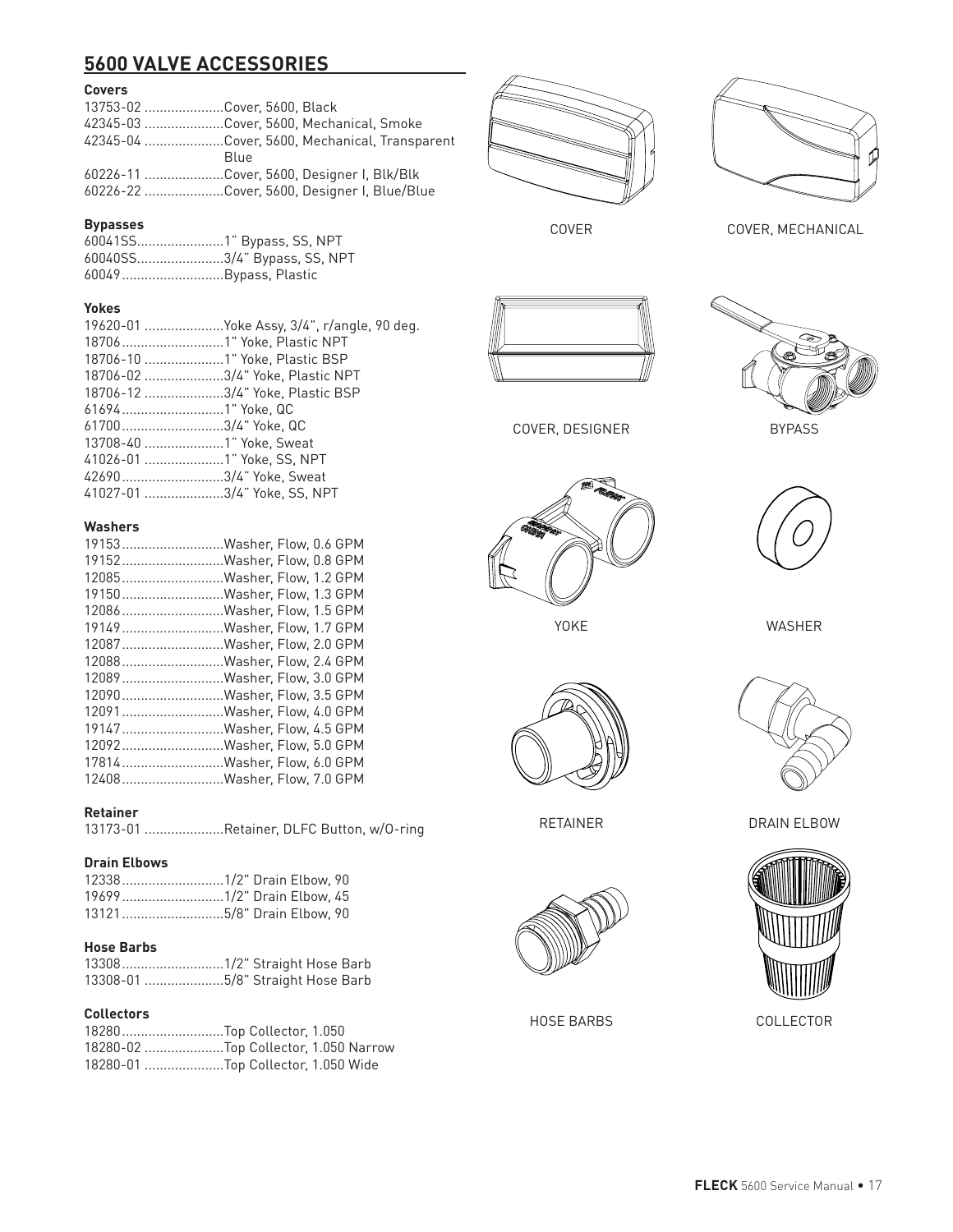# **5600 VALVE ASSEMBLIES**

#### **BLFC**

| 60022-12 BLFC, 0.125 GPM (0.375 lbs NaCl/min) |
|-----------------------------------------------|
| 60022-25 BLFC, 0.25 GPM (0.75 lbs NaCl/min)   |
| 60022-50 BLFC, 0.50 GPM (1.5 lbs NaCl/min)    |
| 60022-100 BLFC, 1.0 GPM (3 lbs NaCl/min)      |

#### **Injector Drain Assemblies**

| 60084-0001Injector Drain Assy, |                                |
|--------------------------------|--------------------------------|
|                                | 5600, #0, Blank DLFC, .25 BLFC |
| 60084-0002Injector Drain Assy. |                                |
|                                | 5600, #0, Blank DLFC, .50 BLFC |
| 60084-0101Injector Drain Assy, |                                |
|                                | 5600, #1, Blank DLFC, .25 BLFC |
| 60084-0102Injector Drain Assy. |                                |
|                                | 5600, #1, Blank DLFC, .50 BLFC |
| <b>Injector Assembly</b>       |                                |

#### **Injector Nozzles**

10913-0 .......................Nozzle, Injector, #0, Red (8" Tank) 10913-00 .....................Nozzle, Injector, #00, Violet (7" Tank) 10913-000 ...................Nozzle, Injector, #000, Brown (6" Tank) 10913-1 .......................Nozzle, Injector, #1, White (9" & 10" Tank) 10913-2 .......................Nozzle, Injector, #2, Blue (12" Tank) 10913-3 .......................Nozzle, Injector, #3, Yellow (13" Tank) 10913-4 .......................Nozzle, Injector, #4, Green (14" Tank) 10913BLK ....................Nozzle, Injector, Black (Filter)

#### **Injector Throats**

10914-0 .......................Throat, Injector, #0, Red (8" Tank) 10914-00 .....................Throat, Injector, #00, Violet (7" Tank) 10914-000 ...................Throat, Injector, #000, Brown (6" Tank) 10914-1 .......................Throat, Injector, #1, White (9" & 10" Tank) 10914-2 .......................Throat, Injector, #2, Blue (12" Tank) 10914-3 .......................Throat, Injector, #3, Yellow (13" Tank) 10914-4 .......................Throat, Injector, #4, Green (14" Tank)

#### **Plugs**

40947-02 .....................Plug, Brine Valve, w/o-ring

#### **BLFC Module Plug Assembly**

13918-01 .....................BLFC Module Plug Assy, w/o-ring





BLFC





INJECTOR DRAIN ASSY

INJECTOR ASSEMBLY **INJECTOR NOZZLE** 



INJECTOR THROAT



BLFC MODULE PLUG ASSY





PLUG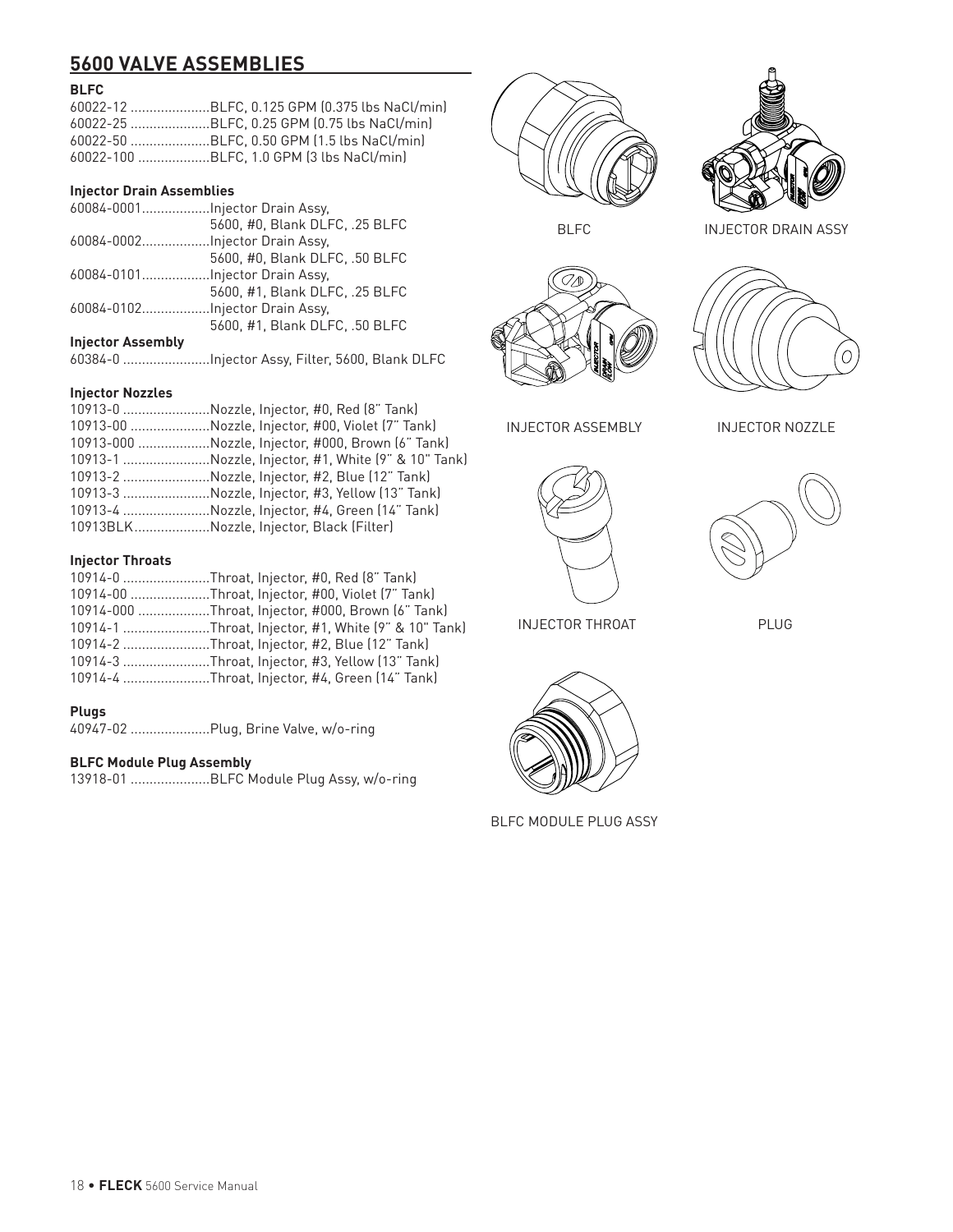# **5600 VALVE ASSEMBLIES**

### **Labels**

| 14213 Label, 11.5K                    |  |
|---------------------------------------|--|
| 14214 Label, 13K                      |  |
| 14343 Label, 15K                      |  |
| 14076 Label, 16K                      |  |
| 13969 Label, 18K                      |  |
| 14046 Label, 21K                      |  |
| 13961 Label, 24K                      |  |
| 14237 Label, 24K, Black               |  |
| 14047 Label, 26K                      |  |
| 14180 Label, 28K                      |  |
| 13962 Label, 30K                      |  |
| 14048 Label, 32K                      |  |
| 13971 Label, 36K                      |  |
| 14073 Label, 40K                      |  |
| 14181 Label, 42K                      |  |
| 13974 Label, 45K                      |  |
| 14239 Label, 48K                      |  |
| 14074 Label, 50K                      |  |
| 14182 Label, 56K                      |  |
| 14034 Label, 60K                      |  |
| 14183 Label, 70K                      |  |
|                                       |  |
|                                       |  |
|                                       |  |
|                                       |  |
| 41127 Label, Brine Valve Cam, 1.5-7kg |  |
| 41128 Label, Brine Valve Cam, 3-14kg  |  |

#### **Switches**

60320-03 .....................Switch Assy, 5600 Auxiliary

#### **Brine Cam Assemblies**

60514-00 .....................Brine Cam Assy, 5600, Less Salt Label

#### **Meters**

|                         | 60086Meter Assy, 3/4" Dual Port, Slip Std,      |
|-------------------------|-------------------------------------------------|
|                         | Plas, Pdl, w/Clps                               |
| 14043Meter Cable, 8.25" |                                                 |
|                         | 60088-180 Meter Assy, 3/4" Dual Port, Slip Std. |
|                         | Rt Ang/180, Plas, Pdl, w/clps                   |
|                         | 60089-180 Meter Assy, 3/4" Dual Port, Slip Ext, |
|                         | Rt Ang/180, Plas, Pdl, w/clps                   |
| 14910Meter Cable, 6.75" |                                                 |





LABEL, HARDNESS





LABEL, MINUTES







BRINE CAM ASSY



METER ASSY, PADDLE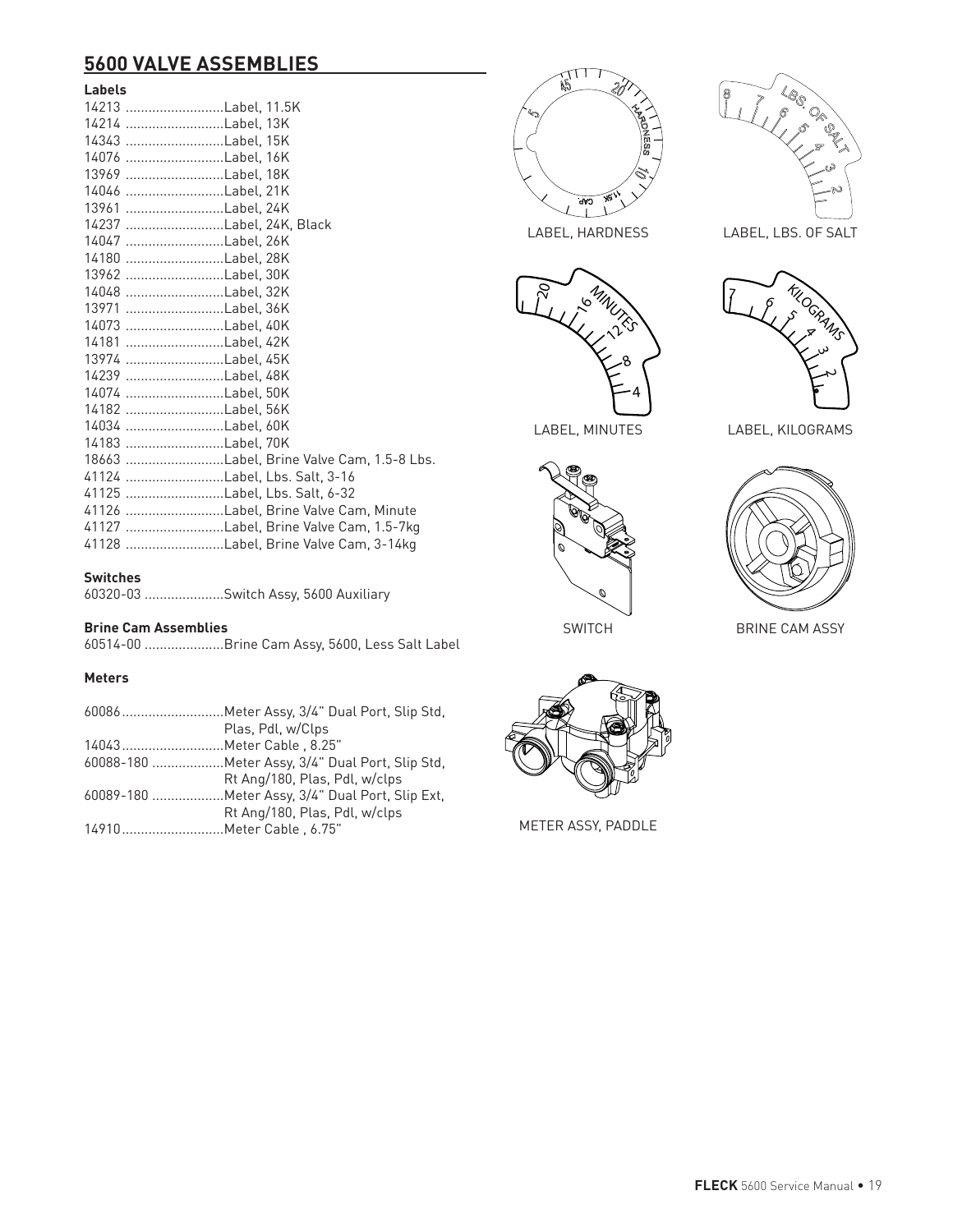# **5600 VALVE ASSEMBLIES CONTINUED**

## **Powerheads**

| wa nauz |                                                      |
|---------|------------------------------------------------------|
|         | 62089-01 Pwrhd, 5600, Soft, Mtr, Srng, Encl,         |
|         | Orange, 120/60, US Cord                              |
|         | 62089-02 Pwrhd, 5600, Soft, Mtr, Srng, Encl,         |
|         | Sil/Blu, 24/60, XFMR120/24                           |
|         | 62089-03  Pwrhd, 5600, Soft, Mtr, Srng, Encl,        |
|         | Sil/Blu, 120/60, US Cord                             |
|         | 62089-04 Pwrhd, 5600, Soft, Mtr, Srng, Encl,         |
|         | Sil/Blu, 24/60, No Cord                              |
|         | 62089-05 Pwrhd, 5600, Soft, Mtr, Srng, "L",          |
|         | Orange, 120/60, US Cord                              |
|         | 62089-06 Pwrhd, 5600, Soft, Mtr, Srng, "L",          |
|         | Sil/Blk, 120/60, US Cord                             |
|         | 62089-07 Pwrhd, 5600, Soft, Mtr, Srng, "L",          |
|         | Sil/Blk, 24/60, No Cord                              |
|         | 62089-08 Pwrhd, 5600, Soft, Mtr, Xrng, "L",          |
|         | Sil/Blu, 120/60, US Cord                             |
|         |                                                      |
|         | Sil/Blu, 120/60, US Cord                             |
|         | 62089-10 Pwrhd, 5600, Soft, Mtr, Srng, "L",          |
|         | Sil/Blu, 24/60, No Cord                              |
|         | 62089-11 Pwrhd, 5600, Soft, Mtr, Srng, "L",          |
|         | Sil/Blu, XFMR120/24, No Cord                         |
|         | 62090-01 Pwrhd, 5600, Soft, Clk, 12D, Encl, Sil/Blu, |
|         | 120/60, US Cord                                      |
|         | 62090-02 Pwrhd, 5600, Soft, Clk, 12D, Encl, Sil/Blu, |
|         | 24/60, No Cord                                       |
|         | 62090-03 Pwrhd, 5600, Soft, Clk, 12D, Encl, Tan,     |
|         | 120/60, US Cord                                      |
|         | 62090-04 Pwrhd, 4650/5600, Soft, Clk, 12D, "L",      |
|         | Sil/Blk, 120/60, US Cord                             |
|         | 62090-05 Pwrhd, 4650/5600, Soft, Clk, 12D, "L",      |
|         | Sil/Blk, 24/60, No Cord                              |
|         |                                                      |
|         | 120/60, US Cord                                      |
|         | 62091-02 Pwrhd, 5600, Filt, Clk, 12D, "L", Sil/Blk,  |
|         | 120/60, US Cord                                      |
|         | 62091-03 Pwrhd, 5600, Filt, Clk, 35D, "L", Sil/Blk,  |
|         | 120/60, US Cord                                      |
|         | 62091-04 Pwrhd, 5600, Filt, Clk, 35D, "L", Sil/Blk,  |
|         | 24/60, No Cord                                       |
|         | 62091-05 Pwrhd, 5600, Filt, Clk, 35D, "L", Sil/Blk,  |
|         | 24/60, XFMR120/24                                    |

#### **Program Wheels**

| 60405-10  Program Wheel, w/3/4" Standard Label |
|------------------------------------------------|
| $[0-2,100$ Gallons)                            |
| 60405-11 Program Wheel, Extended Metric        |
| $[0 - 8 M3]$                                   |
| 60405-15  Program Wheel, w/3/4" Standard Label |
| w/People Label                                 |
| 60405-20  Program Wheel, w/3/4"Extended Label  |
| $(0-10, 500$ Gallons)                          |
| 60405-21  Program Wheel, Extended Metric       |
| $[0 - 40 M3]$                                  |
|                                                |



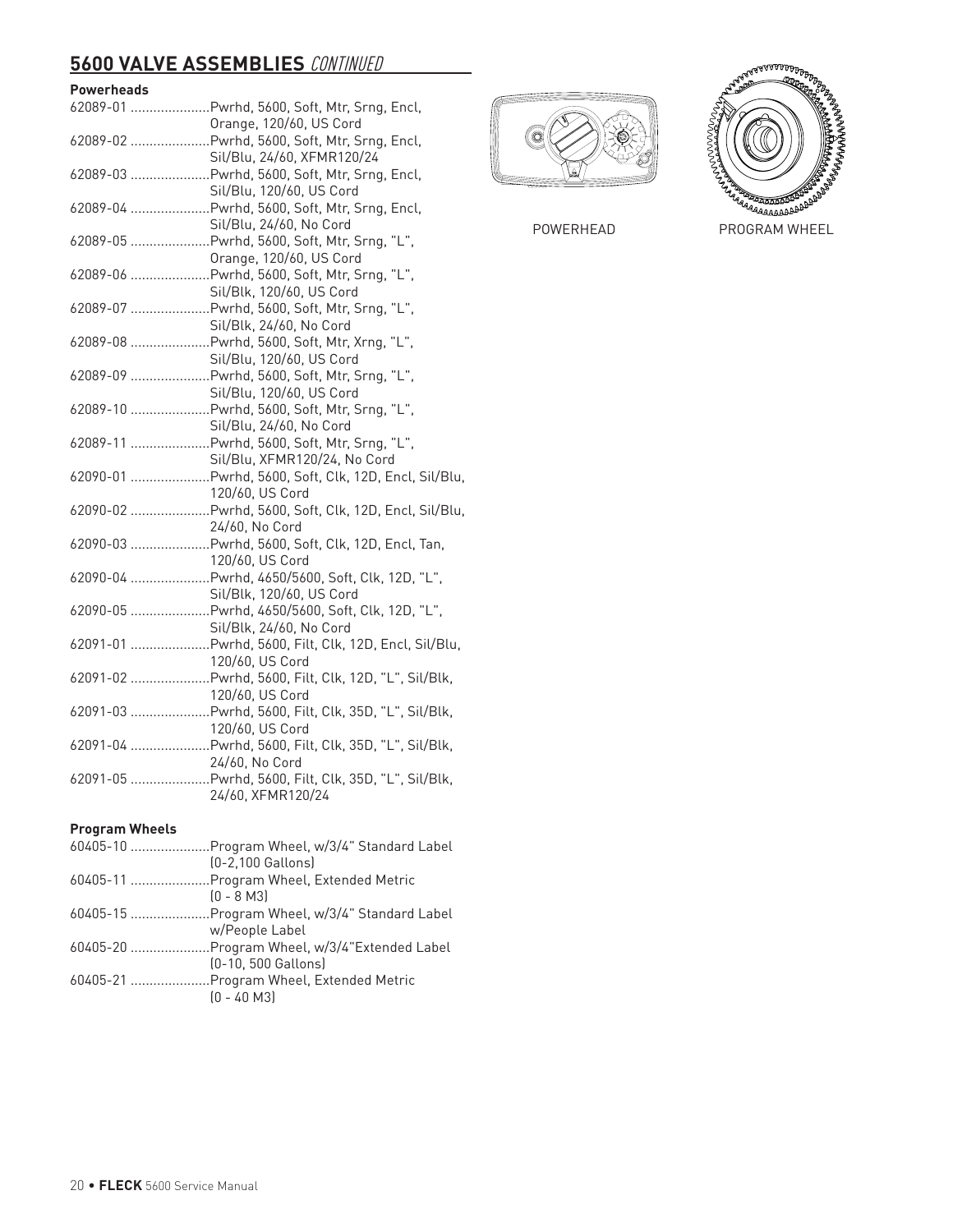#### **Replace Time Brine Valve, Injectors and Screen**

- 1. Unplug electrical cord from outlet.
- 2. Turn off water supply to conditioner:
	- A. If the conditioner installation has a "three valve" bypass system, first open the valve in the bypass line, then close the valves at the conditioner inlet and outlet.
	- B. If the conditioner has an integral bypass valve, put it in the **Bypass** position.
	- C. If there is only a shut-off valve near the conditioner inlet, close it.
- 3. Relieve water pressure in the conditioner by putting the control in the **Backwash** position momentarily. Return the control to the **In Service** position.
- 4. Disconnect brine tube and drain line connections at the injector body.
- 5. Remove the two injector body mounting screws. The injector and brine module can now be removed from the control valve. Remove and discard valve body O-rings.
- 6. Replace brine valve.
	- A. Pull brine valve from injector body, also remove and discard O-ring at bottom of brine valve hole.
	- B. Apply silicone lubricant to new O-ring and reinstall at bottom of brine valve hole.
	- C. Apply silicone lubricant to O-ring on new valve assembly and press into brine valve hole, shoulder on bushing should be flush with injector body.
- 7. Replace injectors and screen.
	- A. Remove injector cap and screen, discard O-ring. Unscrew injector nozzle and throat from injector body.
	- B. Screw in new injector throat and nozzle, be sure they are seated tightly. Install a new screen.
	- C. Apply silicone lubricant to new O-ring and install around oval extension on injector cap.
- 8. Apply silicone lubricant to three new O-rings and install over three bosses on injector body.
- 9. Insert screws with washers through injector cap and injector. Place this assembly through hole in timer housing and into mating holes in the valve body. Tighten screws. (Be sure to reinstall brass spacers with injector on model *4600* valve.)
- 10. Reconnect brine tube and drain line.
- 11. Return bypass or inlet valving to normal **In Service** position. Water pressure automatically builds in the conditioner.

#### **NOTE: Be sure to shut off any bypass line.**

- 12. Check for leaks at all seal areas. Check drain seal with the control in the **Backwash** position.
- 13. Plug electrical cord into outlet.
- 14. Set time of day and cycle the control valve manually to assure proper function.
	- A. Make sure control valve is in the **In Service** position.
- 15. Make sure there is enough brine in the brine tank.
- 16. Rotate program wheel counterclockwise until it stops at **Regeneration** position.
- 17. Start regeneration cycle manually if water is hard.

### **Replace Timer**

- 1. Unplug electrical cord from outlet.
- 2. Turn off water supply to conditioner:
	- A. If the conditioner installation has a "three valve" bypass system, first open the valve in the bypass line, then close the valves at the conditioner inlet and outlet.
	- B. If the conditioner has an integral bypass valve, put it in the **Bypass** position.
	- C. If there is only a shut-off valve near the conditioner inlet, close it.
- 3. Relieve water pressure in the conditioner by putting the control in the **Backwash** position momentarily. Return the control to the **In Service** position.
- 4. Pull cable out of meter cover. Remove the control valve back cover.
- 5. Remove screw and washer at drive yoke. Remove timer mounting screws. The entire timer assembly now lifts off easily.
- 6. Put new timer on top of valve. Be sure drive pin on main gear engages slot in drive yoke (rotate control knob if necessary).
- 7. Replace timer mounting screws. Replace screw and washer at drive yoke.
- 8. Return bypass or inlet valving to normal **In Service** position. Water pressure automatically builds in the conditioner.

#### **NOTE: Be sure to shut off any bypass line.**

- 9. Plug electrical cord into outlet.
- 10. Set time of day, program wheel, and salt usage. Cycle the control valve manually to assure proper function. Be sure to return the control valve to the **In Service** position.
- 11. Replace the control valve back cover. Be sure grommet at cable hole is in place.
- 12. Make sure there is enough brine in the brine tank.
- 13. Rotate program wheel counterclockwise until it stops at **Regeneration** position.
- 14. Start regeneration cycle manually if water is hard.
- 15. Plug cable into meter cover, rotate cable to align drive flat if necessary.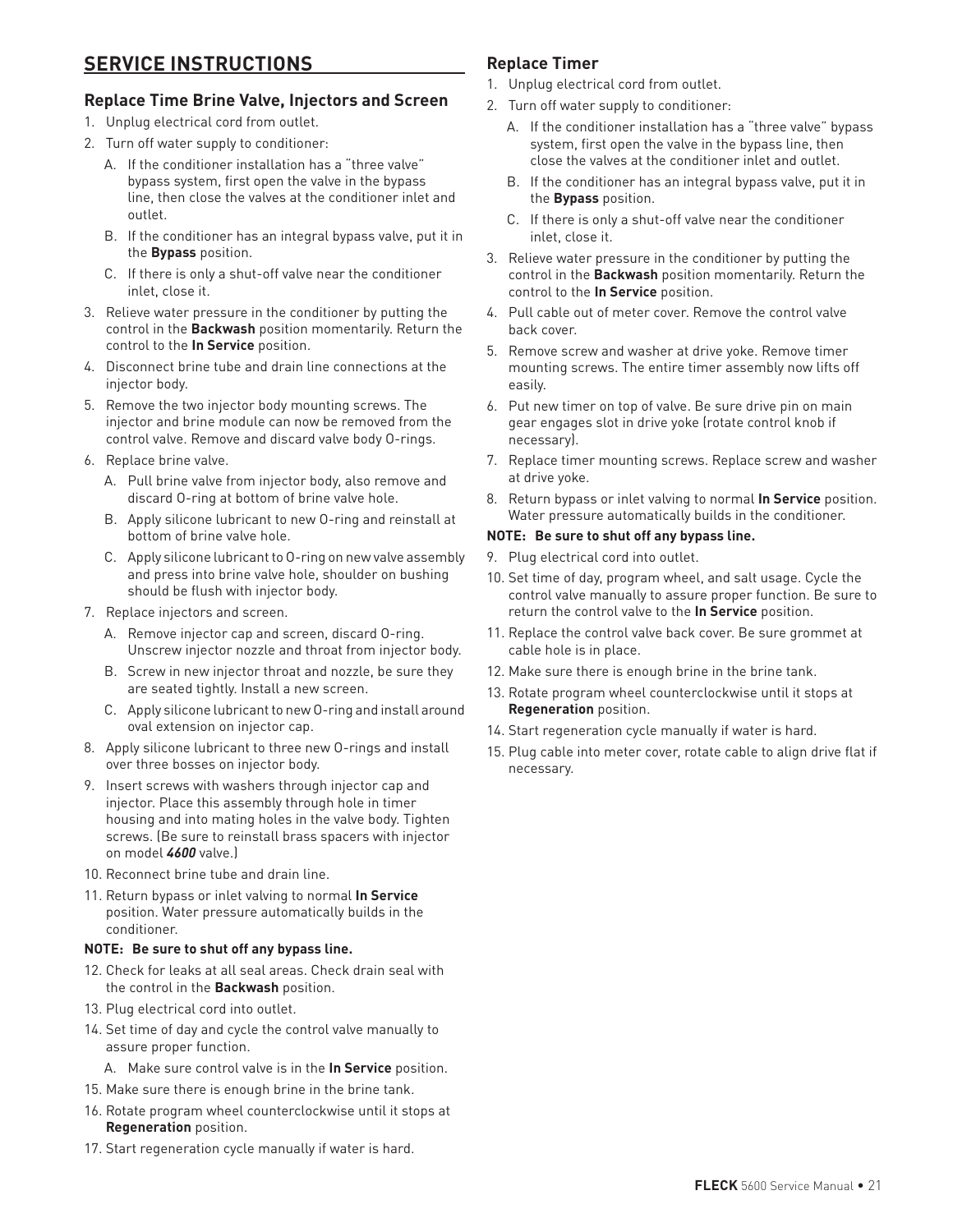# **SERVICE INSTRUCTIONS CONTINUED**

#### **Replace Piston Assembly**

- 1. Unplug electrical cord from outlet.
- 2. Turn off water supply to conditioner:
	- A. If the conditioner installation has a "three valve" bypass system, first open the valve in the bypass line, then close the valves at the conditioner inlet and outlet.
	- B. If the conditioner has an integral bypass valve, put it in the **Bypass** position.
	- C. If there is only a shut-off valve near the conditioner inlet, close it.
- 3. Relieve water pressure in the conditioner by putting the control in the **Backwash** position momentarily. Return the control to the **In Service** position.
- 4. Pull cable out of meter cover. Remove the control valve back cover.
- 5. Remove screw and washer at drive yoke. Remove timer mounting screws. The entire timer assembly now lifts off easily. Remove end plug retainer plate.
- 6. Pull upward on end of piston yoke until assembly is out of valve.
- 7. Inspect the inside of the valve to make sure that all spacers and seals are in place, and that there is no foreign matter that would interfere with the valve operation.
- 8. Take new piston assembly as furnished and push piston into valve by means of the end plug. Twist yoke carefully in a clockwise direction to properly align it with drive gear. Replace end plug retainer plate.
- 9. Place timer on top of valve. Be sure drive pin on main gear engages slot in drive yoke (rotate control knob if necessary).
- 10. Replace timer mounting screws. Replace screw and washer at drive yoke.
- 11. Return bypass or inlet valving to normal **In Service** position. Water pressure automatically builds in the conditioner.

#### **NOTE: Be sure to shut off any bypass line.**

- 12. Plug electrical cord into outlet.
- 13. Set time of day, program wheel, and salt usage. Cycle the control valve manually to assure proper function. Be sure to return the control valve to the **In Service** position.
- 14. Replace the control valve back cover. Be sure grommet at cable hole is in place.
- 15. Make sure there is enough brine in the brine tank.
- 16. Rotate program wheel counterclockwise until it stops at **Regeneration** position.
- 17. Start regeneration cycle manually if water is hard.
- 18. Plug cable into meter cover. Rotate cable to align drive flat if necessary.

#### **Replace Seals and Spacers**

- 1. Unplug electricial cord from outlet.
- 2. Turn off water supply to conditioner.
	- A. If the conditioner installation has a "three valve" bypass system, first open the valve in the bypass line, then close the valves at the conditioner inlet and outlet.
- B. If the conditioner has an integral bypass valve, put it in the **Bypass** position.
- C. If there is only a shut-off valve near the conditioner inlet, close it.
- 3. Relieve water pressure in the conditioner by putting the control in the **Backwash** position momentarily. Return the control to the **In Service** position.
- 4. Pull cable out of meter cover. Remove the control valve back cover.
- 5. Remove screw and washer at drive yoke. Remove timer mounting screws. The entire timer assembly now lifts off easily. Remove end plug retainer plate.
- 6. Pull upward on end of piston rod yoke until assembly is out of valve. Remove and replace seals and spacers with fingers.

#### **Replace Meter**

- 1. Unplug electrical cord from outlet.
- 2. Turn off water supply to conditioner:
	- A. If the conditioner installation has a "three valve" bypass system, first open the valve in the bypass line, then close the valves at the conditioner inlet and outlet.
	- B. If the conditioner has an integral bypass valve, put it in the **Bypass** position.
	- C. If there is only a shut-off valve near the conditioner inlet, close it.
- 3. Relieve water pressure in the conditioner by putting the control in the **Backwash** position momentarily. Return the control to the **In Service** position.
- 4. Pull cable out of meter cover.
- 5. Remove two screws and clips at bypass valve or yoke. Pull resin tank away from plumbing connections.
- 6. Remove two screws and clips at control valve. Pull meter module out of control valve.
- 7. Apply silicone lubricant to four new O-rings and assemble to four ports on new meter module.
- 8. Assemble meter to control valve. Note, meter portion of module must be assembled at valve outlet.
- 9. Attach two clips and screws at control valve. Be sure clip legs are firmly engaged with lugs.
- 10. Push resin tank back to the plumbing connections and engage meter ports with bypass valve or yoke.
- 11. Attach two clips and screws at bypass valve or yoke. Be sure clip legs are firmly engaged with lugs.
- 12. Return bypass or inlet valving to normal **In Service** position. Water pressure automatically builds in the conditioner.

#### **NOTE: Be sure to shut off any bypass line.**

- 13. Check for leaks at all seal areas.
- 14. Plug electrical cord into outlet.
- 15. Set time of day.

#### A. Make sure control valve is in the **In Service** position.

- 16. Rotate program wheel counterclockwise until it stops at **Regeneration** position.
- 17. Start regeneration cycle manually if water is hard.
- 18. Plug cable into meter cover. Rotate cable to align drive flat if necessary.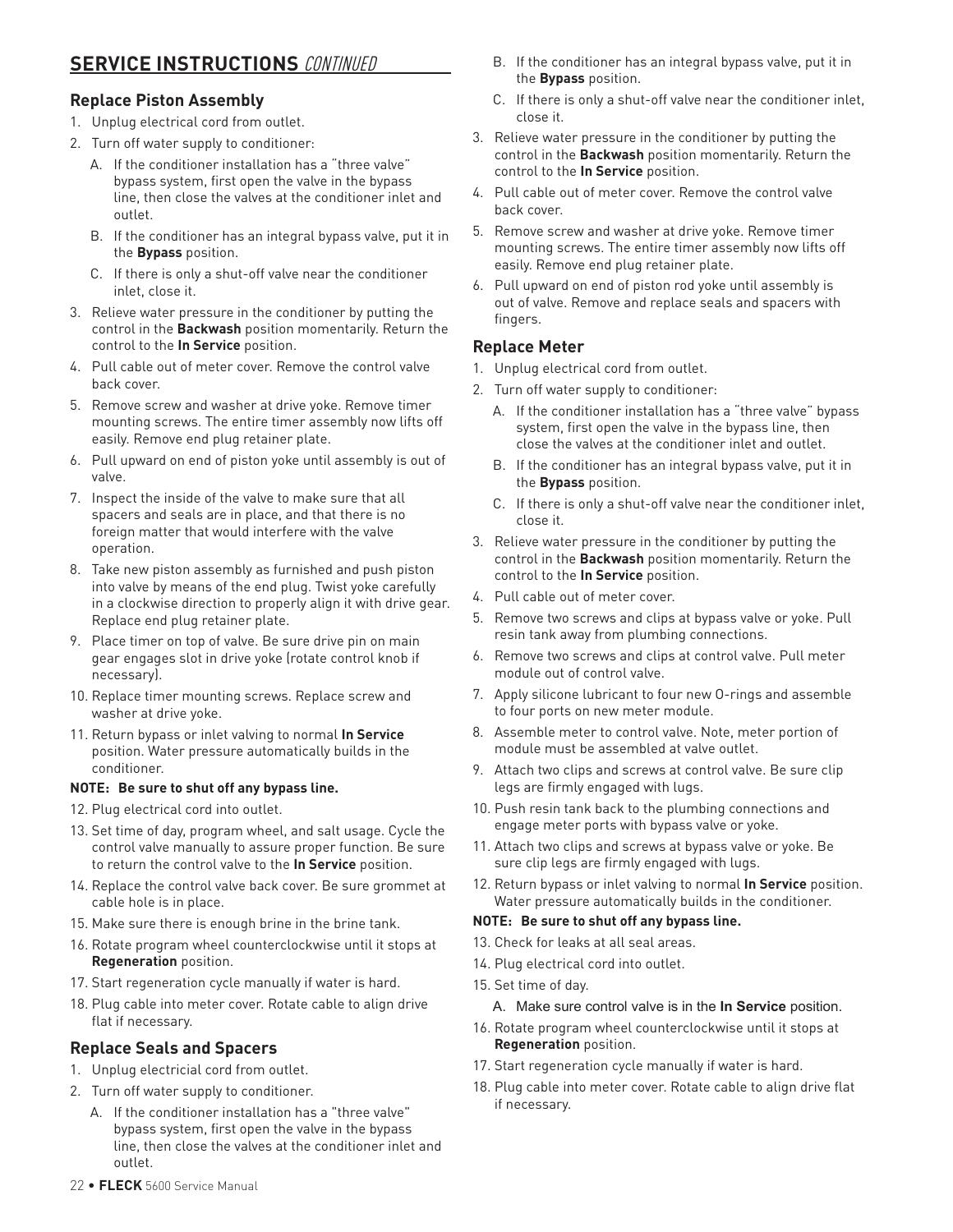### **Replace Meter Cover and/or Impeller**

- 1. Unplug electrical cord from outlet.
- 2. Turn off water supply to conditioner:
	- A. If the conditioner installation has a "three valve" bypass system, first open the valve in the bypass line, then close the valves at the conditioner inlet and outlet.
	- B. If the conditioner has an integral bypass valve, put it in the **Bypass** position.
	- C. If there is only a shut-off valve near the conditioner inlet, close it.
- 3. Relieve water pressure in the conditioner by putting the control in the **Backwash** position momentarily. Return the control to the **In Service** position.
- 4. Pull cable out of meter cover.
- 5. Remove four screws on cover.
- 6. Lift cover off of meter module, discard o-ring.
- 7. Remove and inspect impeller for geear or spindle damager, replace if necessary.
- 8. Apply silicone lubricant to new o-ring and assemble to the smallest diameter on meter cover.
- 9. Assemble cover to meter module. Be sure impeller spindle enters freely into cover. Press firmly on cover and rotate if necessary to assist in assembly.
- 10. Replace four screws and tighten.
- 11. Return bypass or inlet valving to normal **In Service** position. Water pressure automatically builds in the conditioner.

#### **NOTE: Be sure to shut off any bypass line.**

- 12. Check for leaks at all seal areas.
- 13. Plug electrical cord into outlet.
- 14. Set time of day

#### A. Make sure valve is in the **In Service** position.

- 15. Rotate program wheel counterclockwise until it stops at
- 16. position.
- 17. Start regeneration cycle manually if water is hard.
- 18. Plug cable into meter cover. Rotate cable to align drive flat if necessary.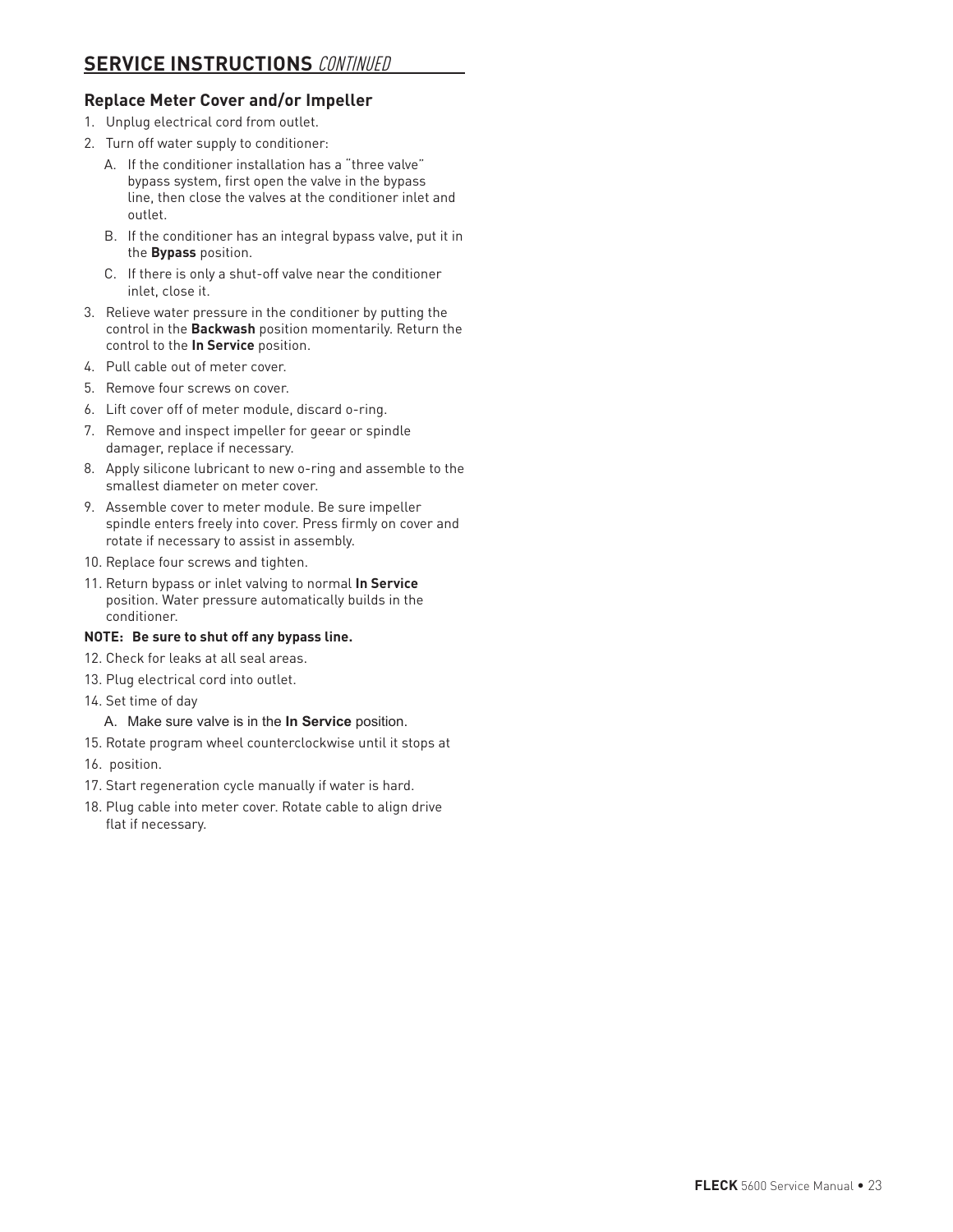# **TROUBLESHOOTING**

| Problem                                 | Cause                                                                                                              | <b>Correction</b>                                                                                                              |
|-----------------------------------------|--------------------------------------------------------------------------------------------------------------------|--------------------------------------------------------------------------------------------------------------------------------|
| 1. Softener fails to<br>regenerate.     | A. Electrical service to unit has been interrupted.                                                                | A. Assure permanent electrical service<br>(check fuse, plug, pull chain or switch).                                            |
|                                         | B. Timer is defective.                                                                                             | B. Replace timer.                                                                                                              |
|                                         | C. Power failure.                                                                                                  | C. Reset time of day.                                                                                                          |
| 2. Softener delivers                    | A. Bypass valve is open.                                                                                           | A. Close bypass valve.                                                                                                         |
| hard water.                             | B. No salt in brine tank.                                                                                          | B. Add salt to brine tank and maintain salt level<br>above water level.                                                        |
|                                         | C. Injectors or screen is plugged.                                                                                 | C. Replace injectors and screen.                                                                                               |
|                                         | D. Insufficient water flowing into brine tank.                                                                     | D. Check brine tank fill time and clean brine line<br>flow control if plugged.                                                 |
|                                         | E. Hot water tank hardness.                                                                                        | E. Repeated flushings of the hot water tank is<br>required.                                                                    |
|                                         | F. Leak at distributor tube.                                                                                       | F. Make sure distributor tube is not cracked. Check<br>O-ring and tube pilot.                                                  |
|                                         | G. Internal valve leak.                                                                                            | G. Replace seals and spacers and/or piston.                                                                                    |
| 3. Unit uses too much                   | A. Improper salt setting.                                                                                          | A. Check salt usage and salt setting.                                                                                          |
| salt.                                   | B. Excess water in brine tank.                                                                                     | B. See problem number 7.                                                                                                       |
| 4. Loss of water                        | A. Iron build-up in line to water conditioner.                                                                     | A. Clean line to water conditioner.                                                                                            |
| pressure.                               | B. Iron build-up in water conditioner.                                                                             | B. Clean control and add resin cleaner to resin bed.<br>Increase frequency of regeneration.                                    |
|                                         | C. Inlet of control plugged due to foreign material<br>loose from pipes by recent work done on<br>plumbing system. | C. Remove piston and clean control.                                                                                            |
| 5. Loss of resin through<br>drain line. | A. Air in water system.                                                                                            | A. Assure that well system has proper air<br>elimination control, Check for dry well condition.                                |
| 6. Iron in conditioned<br>water.        | A. Fouled resin bed.                                                                                               | A. Check backwash, brine draw and brine tank fill,<br>increase frequency of regeneration, increase<br>backwash time.           |
| 7. Excessive water in<br>brine tank.    | A. Plugged drain line flow control.                                                                                | A. Clean flow control.                                                                                                         |
| 8. Salt water in service                | Plugged injector system.<br>А.                                                                                     | A. Clean injector and replace screen.                                                                                          |
| line.                                   | B. Timer not cycling.                                                                                              | B. Replace timer.                                                                                                              |
|                                         | C. Foreign material in brine valve.                                                                                | C. Clean or replace brine valve.                                                                                               |
|                                         | D. Foreign material in brine line flow control.                                                                    | D. Clean brine line flow control.                                                                                              |
| 9. Softener fails to draw               | Draw line flow control is plugged.<br>А.                                                                           | A. Clean drain line flow control.                                                                                              |
| brine.                                  | B. Injector is plugged.                                                                                            | B. Clean or replace injectors.                                                                                                 |
|                                         | C. Injector screen plugged.                                                                                        | C. Replace screen.                                                                                                             |
|                                         | D. Line pressure is too low.                                                                                       | D. Increase line pressure (minimum 20 psi (1.3 bar)<br>at all times).                                                          |
|                                         | E. Internal control leak.                                                                                          | E. Change seals, spacers and/or piston assembly.                                                                               |
| 10. Control cycles<br>continuously.     | A. Faulty timer mechanism.                                                                                         | A. Replace timer.                                                                                                              |
| 11. Drain flows<br>continuously.        | A. Foreign material in control.                                                                                    | A. Remove piston assembly and inspect bore,<br>remove foreign material and check control in<br>various regeneration positions. |
|                                         | B. Internal control leak.                                                                                          | B. Replace seals and/or piston assembly.                                                                                       |
|                                         | C. Control valve jammed in Brine or Backwash<br>position.                                                          | C. Replace seals and/or piston assembly.                                                                                       |
|                                         | D. Timer motor stopped or jammed.                                                                                  | D. Replace timer.                                                                                                              |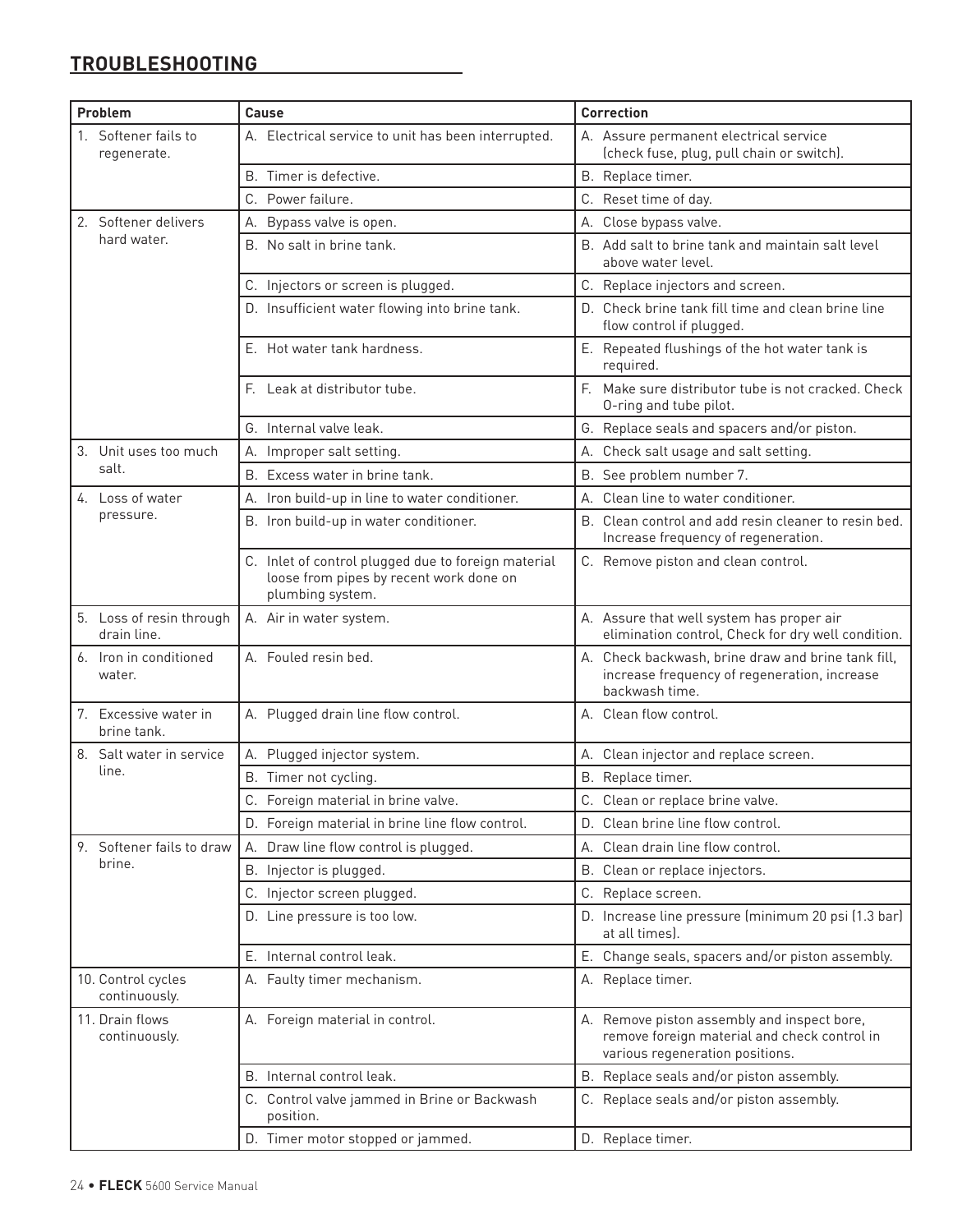# **GENERAL SERVICE HINTS FOR METER CONTROL**

| Problem                          | Cause                                                  | <b>Correction</b>                                                                                                                                                                                                                         |
|----------------------------------|--------------------------------------------------------|-------------------------------------------------------------------------------------------------------------------------------------------------------------------------------------------------------------------------------------------|
| Softener delivers<br>hard water. | A. Reserve capacity has been exceeded.                 | A. Check salt dosage requirements and reset<br>program wheel to provide additional reserve.                                                                                                                                               |
|                                  | B. Program wheel is not rotating with meter<br>output. | B. Pull cable out of meter cover and rotate<br>manually, program wheel must move without<br>binding and clutch must give positive "clicks"<br>when program wheel strikes regeneration stop<br>(if not, replace timer).                    |
|                                  | C. Meter is not measuring flow.                        | C. Check output by observing rotation of small gear<br>on front of timer (program wheel must not be<br>against regeneration stop for this check) each<br>tooth to tooth is approximately 30 gallons (113.5<br>L) (if not, replace meter). |

# **MODEL 5600SF TROUBLESHOOTING**

| Problem                                         | Cause                                                                                                          | <b>Correction</b>                                                                                                                                                                                                                                                                    |
|-------------------------------------------------|----------------------------------------------------------------------------------------------------------------|--------------------------------------------------------------------------------------------------------------------------------------------------------------------------------------------------------------------------------------------------------------------------------------|
| 1. Filter fails to<br>backwash.                 | A. Electrical service to unit has been interrupted.                                                            | A. Assure permanent electrical service (check fuse,<br>plug, pull chain or switch).                                                                                                                                                                                                  |
|                                                 | B. Timer is defective.                                                                                         | B. Replace timer.                                                                                                                                                                                                                                                                    |
|                                                 | C. Power failure.                                                                                              | C. Reset time of day.                                                                                                                                                                                                                                                                |
| 2. Filter "bleeds" iron.                        | A. Bypass valve is open.                                                                                       | A. Close bypass valve.                                                                                                                                                                                                                                                               |
|                                                 | B. Excessive water usage.                                                                                      | B. Reduce days between, backwashing (see timer<br>instructions), make sure that there is not a<br>leaking valve in the toilet bowl or sinks.                                                                                                                                         |
|                                                 | C. Hot water tank rusty.                                                                                       | C. Repeated flushings of the hot water tank is<br>required.                                                                                                                                                                                                                          |
|                                                 | D. Leak at distributor tube.                                                                                   | D. Make sure distributor tube is not cracked, check<br>O-ring and tube pilot.                                                                                                                                                                                                        |
|                                                 | E. Defective or stripped filter medium bed.                                                                    | E. Replace bed.                                                                                                                                                                                                                                                                      |
|                                                 | F. Inadequate backwash flow rate.                                                                              | F. Make sure filter has correct drain flow control.<br>be sure flow control is not clogged or drain<br>line restricted, be sure water pressure has not<br>dropped, increase backwash flow rate according<br>to specifications for your unit, see your dealer<br>for recommendations. |
| 3. Loss of water<br>pressure.                   | A. Iron or turbidity build-up in water filter.                                                                 | A. Reduce days between backwashing so filter<br>backwashes more often, make sure filter is<br>sized large enough to handle water usage.                                                                                                                                              |
|                                                 | B. Inlet plugged due to foreign material broken<br>loose from pipes by recent work done on<br>plumbing system. | B. Remove piston and clean control.                                                                                                                                                                                                                                                  |
| 4. Loss of filter medium<br>through drain line. | A. Broken or missing top screen.                                                                               | A. Replace top screen, must have 0.020" wide slots.                                                                                                                                                                                                                                  |
| 5. Drain flows<br>continuously.                 | A. Foreign material in control.                                                                                | A. Remove piston assembly and inspect bore,<br>remove foreign material and check control in<br>various cycle positions.                                                                                                                                                              |
|                                                 | B. Internal control leak.                                                                                      | B. Replace seals and/or piston assembly.                                                                                                                                                                                                                                             |
|                                                 | C. Control valve jammed in rinse or backwash.                                                                  | C. Replace piston, seals and spacers (and drive<br>motor if necessary).                                                                                                                                                                                                              |